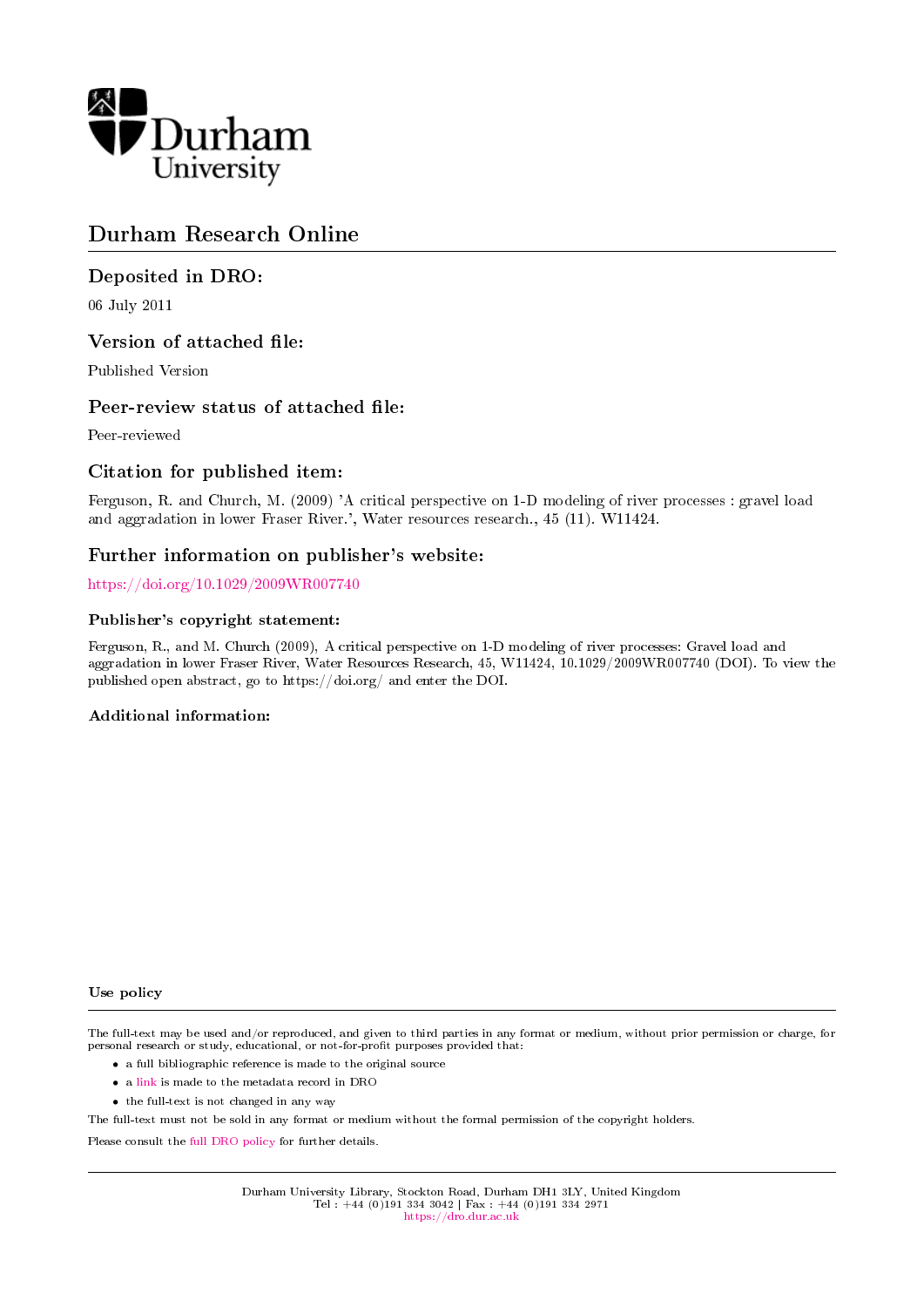# A critical perspective on 1-D modeling of river processes: Gravel load and aggradation in lower Fraser River

### Rob Ferguson<sup>1</sup> and Michael Church<sup>2</sup>

Received 15 January 2009; revised 21 July 2009; accepted 13 August 2009; published 21 November 2009.

[1] We investigate how well a width-averaged morphodynamic model can simulate gravel transport and aggradation along a highly irregular 38-km reach of lower Fraser River and discuss critical issues in this type of modeling. Bed load equations with plausible parameter values predict a gravel input consistent with direct measurements and a sediment budget. Simulations using spatially varying channel width, and forced by dominant discharge or a 20-year hydrograph, match the observed downstream fining well. They reproduce major qualitative features of a 47 year sediment budget and match maximum local rates of aggradation and degradation to well within a factor of 2. Locations and rates of aggradation and degradation are influenced by channel constrictions. Runs for single years of unusually high or low peak discharge suggest that the main transfers of gravel occur in different parts of the reach in different years. One-dimensional morphodynamic modeling of highly nonuniform rivers has serious conceptual limitations but may be a valuable complement to empirical approaches.

Citation: Ferguson, R., and M. Church (2009), A critical perspective on 1-D modeling of river processes: Gravel load and aggradation in lower Fraser River, Water Resour. Res., 45, W11424, doi:10.1029/2009WR007740.

### 1. Introduction

[2] Prolonged aggradation of a river bed over many decades can increase flood risk, harm ecosystems, and threaten crossings and other structures. It occurs when the river's capacity to transport the coarser parts of its load is less than the supply of such sediment from upstream or alongside. One approach to understanding aggradation is to try to model bed material transport along the reach concerned. This is straightforward in principle but complicated in practice and is not yet a routine tool despite the obvious attraction of using models to investigate ''what if?'' scenarios. The main complications are the need to allow for feedbacks in the system and the fact that the relation of bed load transport rate to flow strength is highly nonlinear so that computations are sensitive to local variability in flow strength and to poorly constrained parameters. Our objective is to illustrate and illuminate these issues by a case study. We discuss how we applied a 1-D (width-averaged) model to the lowermost gravel reach of Fraser River in western Canada and consider how well it reproduces the unusually detailed field data that are available on bed load transport and channel change over several decades in this reach. This does not constitute a formal test of the model since uncertainties exist in the field data as well as the modeling assumptions. Rather, we intend that the comparison will give some new insights into both the behavior of the river and the practical application of this type of model. In particular, we examine the effects of nonuniform channel

width and of hydrographs of different size and propose a new way to specify a steady ''dominant'' discharge that conveys the same gravel flux as a hydrograph.

[3] The rate at which a river transports its bed material depends on what fluid drag is applied to what mixture of grain sizes in the bed surface and is therefore influenced by water discharge, channel gradient, and sediment supply. Modeling bed material transport starts with a flow model, usually 1-D (depth and width averaged) but possibly 2-D (depth averaged), which drives transport rate calculations using equations intended for bed load or total load. The bed on which the flow acts is represented by its elevation and either a single grain size or a distribution of sizes. It may be assumed invariant (fixed-bed model) or allowed to alter over time (morphodynamic model). Morphodynamic models compute local aggradation or degradation from streamwise change in bed load flux and often also use mass conservation of each size fraction to compute coarsening or fining of the bed. This last, most complex, type of 1-D model is used in this paper since we consider that bed composition is adjustable over several decades and acts as an important regulator of bed load transport rate.

[4] Multisize 1-D morphodynamic models of this type can reproduce fairly accurately the transient changes in bed level and composition associated with degradational armoring [Vogel et al., 1992], downstream fining [Hoey and Ferguson, 1994; Cui et al., 1996], and meander rectification [Talbot and Lapointe, 2002]. They also hold promise for investigating river response to landslide and tributary inputs [Cui and Parker, 2005; Ferguson et al., 2006], dam removal [Cui et al., 2006], and base level change [Verhaar et al., 2008]. Their main limitation is that using a width-averaged measure of flow strength in a nonlinear transport equation can lead to underestimation of bed load transport, particularly in braided or meandering gravel bed rivers where flow is

<sup>&</sup>lt;sup>1</sup>Department of Geography, Durham University, Durham, UK.

<sup>&</sup>lt;sup>2</sup>Department of Geography, University of British Columbia, Vancouver, British Columbia, Canada.

Copyright 2009 by the American Geophysical Union. 0043-1397/09/2009WR007740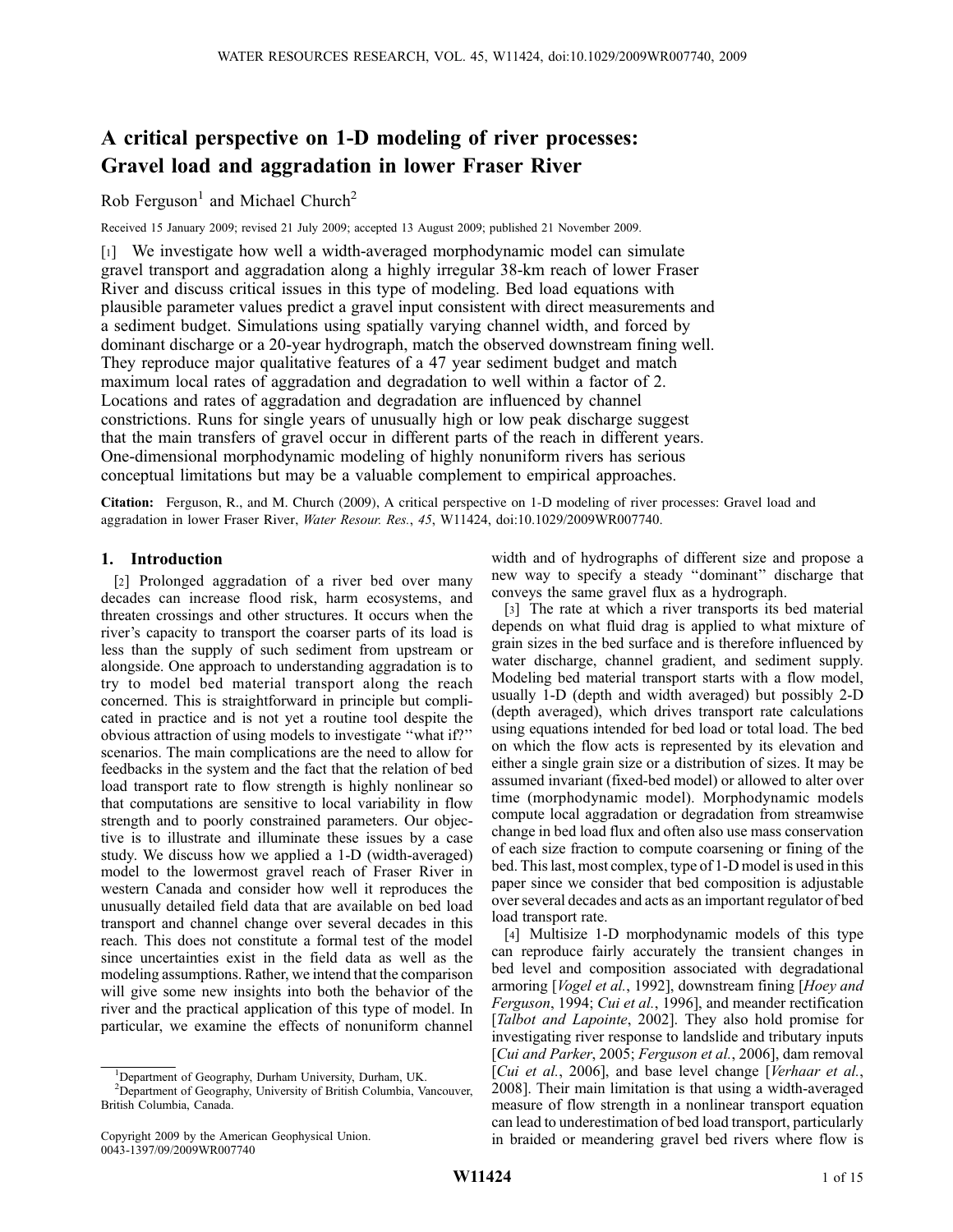both close to the threshold of motion and highly nonuniform [*Paola*, 1996; *Ferguson*, 2003]. One response to this problem is to model the flow in one dimension and then distribute sediment transport laterally in some way [e.g., Yang and Simoes, 2008; El kadi Abderrezzak and Paquier, 2009], but these hybrid approaches cannot generate barpool topography or model properly how it steers the flow. Fully 2-D morphodynamic models exist and can be applied at reach scale if a sufficiently detailed digital elevation model is available. In research done in parallel with ours Li and Millar [2007] and Li et al. [2008] simulated lower Fraser River using a commercial 2-D code (MIKE21C; see Danish Hydraulic Institute, MIKE21C user's guide and scientific documentation, Danish Hydraulic Institute, Horsholm, Denmark, 1999) in fixed-bed mode. As we discuss later, they obtained good fits to some, but not all, measured aspects of the river's behavior. While 2-D river models are conceptually superior to 1-D models and may eventually become standard operational tools, river scientists and managers continue to be interested in 1-D models because they are perceived to require fewer data, and less time and expertise, to set up and run. Here we report an attempt at 1-D morphodynamic modeling of the same reach of Lower Fraser River as Li et al. [2008]. This represents a severe test of a width-averaged model which necessarily omits much of the spatial detail included within or predicted by a 2-D model. The questions we set out to answer were how best to set up a 1-D model of a highly nonuniform reach and whether it can reproduce the general pattern and details of annual transport and sedimentation of gravel sufficiently faithfully to be of any scientific or practical value. Rigorous testing of the model is not possible because there are considerable uncertainties in available test data, but we use comparisons with data to evaluate alternative choices about model details.

[5] After outlining the character of the reach, we discuss the main issues involved in constructing a 1-D model of it, including how to specify channel width. We then discuss results obtained with alternative channel geometries and forced by various combinations of steady ''dominant'' discharge, a 20-year hydrograph, and single-year hydrographs. We conclude with some reflections on how 1-D models perform in this type of application and what insight they give into the behavior of this particular river.

#### 2. Lower Fraser River

[6] Fraser River drains  $250,000 \text{ km}^2$  of western Canada, most of it mountainous. Where it emerges from the mountains at river km 150 (all such distances are measured from the seaward edge of the river's delta), it transports up to 1 Mt  $a^{-1}$  (megatons per annum) of gravel depending on the duration and peak discharge of the annual snowmelt hydrograph. Almost all of this gravel is deposited in a 30 km long reach starting at Agassiz (km 130), where hydrometric and sediment measurements were made by the Water Survey of Canada (WSC) from 1966 to 1986. Aggradation in this reach is increasing the risk that flood defenses will be overtopped in extreme events, but removal of gravel to increase channel conveyance could cause major damage to fish habitat [Church and McLean, 1994]. Summary characteristics of the river at Agassiz and at the long-term hydrometric station at Mis m 85) are listed in Table 1

on the basis of flow and bed load measurements made by WSC and analyzed by *McLean et al.* [1999]. A gravel budget constructed by McLean and Church [1999] from surveyed channel changes between 1952 and 1984 was consistent with the input estimated from direct measurements but implied the reworking within the reach of some 2–3 Mt  $a^{-1}$  of bed material, which is far more than the input. This reworking is manifest in substantial variation along the reach in the medium-term aggradation rate, with degradation locally. The possibility that local aggradation may be considerably faster than the overall average has increased the concern about flood risk, so the underlying goal of the 1-D and 2-D transport modeling is to reproduce observed rates and patterns of aggradation and degradation. If this can be achieved, models could be used to evaluate mitigation measures and response to hydrological change.

[7] The channel pattern in the reach is shown in Figure 1. The only significant tributary (Harrison River, km 117) is a lake outlet which adds  $5 - 10\%$  to the discharge of the river but negligible bed load. At km 113– 119 the river is divided around a large wooded island (Minto Island) with up to one third of the flow in the southern channel (Minto Channel). Over most of the reach the channel exhibits a ''wandering'' style [*Desloges and Church*, 1989] with low-order braiding, vegetated islands, and extensive gravel bars superimposed on the riffles (Figure 2). Bars typically grow by lateral accretion of diffuse gravel waves migrating along the channel and often deflect flow toward the opposite side of the river, initiating a new cell of erosion, wave formation, and downstream bar accretion [Rice et al., 2009; Church and Rice, 2009]. Bed load does not, then, move through the reach as a continuously mobile carpet but in short steps separated by protracted storage in bars. There is systematic downstream fining along the aggrading profile, and past the confluence of the small Vedder River at the upstream end of Sumas Mountain (km 100) the river becomes a singlethread channel with a predominantly sandy bed. Such a rapid change in grain size over a short distance in the lowermost part of the river must be due mainly to sizeselective transport and deposition, not abrasion, since this reach is almost completely uncoupled from adjacent hillslopes, and material arriving from the more confined channel in the mountains has already been exposed to many hundreds of kilometers of transport in higher-energy conditions.

#### 3. Critical Choices in Model Specification

[8] Our results were obtained using version 5.0 of the SEDROUT 1-D finite difference code developed and described by Hoey and Ferguson [1994], but similar choices are involved in applying any 1-D or 2-D multisize morphodynamic model to a particular river. The time-varying state variables are the bed elevation and grain size distribution (GSD) at each computational cell. The process representation consists of depth-averaged conservation equations for water mass and momentum, a flow resistance equation, and a bed load transport algorithm. Bed level is updated using overall conservation of sediment mass, and bed GSD is updated using separate mass conservation equations for each size class within an active layer. Results depend to some extent on the choice of resistance equation and the value of its free parameter, for example Manning's  $n$  or the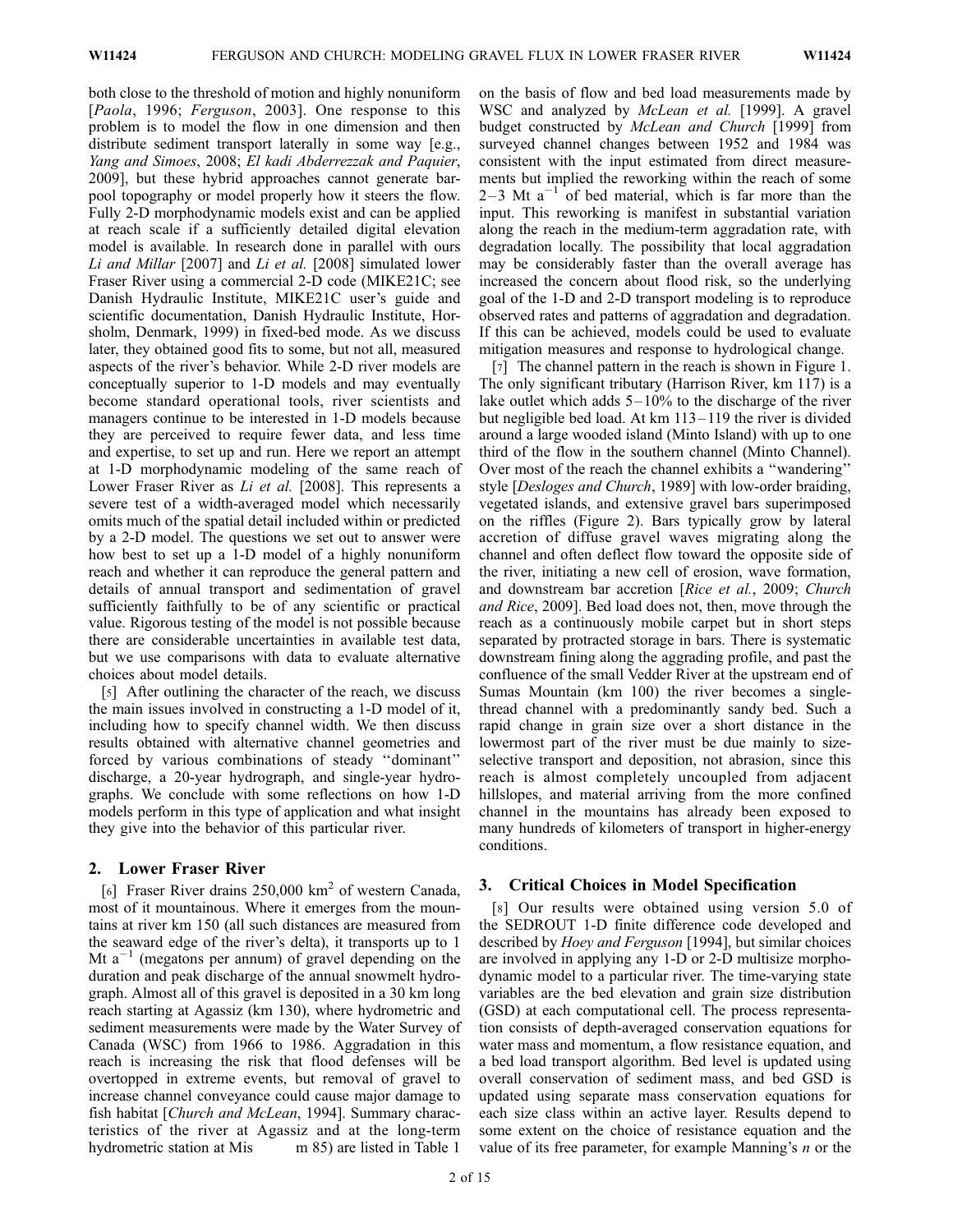Table 1. Hydraulic Characteristics of Lower Fraser River at Two Gauging Stations<sup>a</sup>

|                                        | Agassiz | Mission  |
|----------------------------------------|---------|----------|
| Mean discharge $(m^3 s^{-1})$          | 2880    | 3410     |
| Mean annual flood (MAF) $(m^3 s^{-1})$ | 8800    | 9800     |
| Width at MAF (m)                       | 510     | 540      |
| Mean depth at MAF (m)                  | 6.6     | 12.6     |
| Water surface slope                    | 0.00048 | 0.000055 |
| Bed $D_{50}$ , surface/subsurface (mm) | 42/25   | 0.4      |
| Suspended sediment load (Mt $a^{-1}$ ) | 16.5    | 17.0     |
| Bed load (Mt $a^{-1}$ )                | 0.28    | 0.15     |
| Gravel load (Mt $a^{-1}$ )             | 0.23    | 0.0002   |

a Data are based on 1966 – 1986 records of the Water Survey of Canada as reported by McLean et al. [1999].

ratio of roughness height to grain size in logarithmic equations. They are also sensitive to the choice of bed load transport equation. Gravel transport equations mostly use shear stress as the driver, calculated from depth and energy slope in 1-D models or a quadratic stress law in 2-D models, and contain a very sensitive free parameter in the form of a threshold or reference Shields stress below which transport is negligible. Multisize models contain at least one other free parameter which controls how threshold stress varies with grain size and require a decision about what minimum grain size to consider.

[9] The initial and boundary conditions in both 1-D and 2-D models comprise the lateral limits of the channel, the initial elevation and GSD of each cell in the model domain, the water and sediment input at the top of the reach and from any tributaries, and the water level at the outflow. Predictions of bed load transport are sensitive to initial state in fixed-bed models but much less so in multisize morphodynamic models where both bed slope (hence flow shear stress) and bed GSD (hence threshold shear stress) can evolve. The downstream boundary condition has only a local effect, but the upstream boundary condition is important since the input of water and sediment is what forces the

system. The water inflow can be a hydrograph, a design flood level, or a "dominant" discharge which somehow integrates the effects of the natural hydrological regime. The quantity and size distribution of bed material entering the reach can be specified explicitly if sufficient trustworthy data are available, but a common alternative is to assume that the transport rate of each grain size class is at the capacity rate indicated by the chosen equation.

[10] The remaining boundary condition, whether channel width varies along the reach, and if so how, is very significant in a 1-D model. Discharge increases very little along lower Fraser River, but the high-flow width varies from  $\sim 0.5$  km at the narrowest sections to  $\sim 2$  km at the widest. The importance of channel width for 1-D modeling is that, for a given discharge and slope, a wider channel has shallower flow and a lower mean shear stress. If flow resistance is represented by the Manning equation, the bed shear stress  $\tau$  is estimated using

$$
\tau = \rho g (Qn/w)^{3/5} S^{7/10},\tag{1}
$$

where  $\rho$ ,  $g$ ,  $Q$ ,  $n$ ,  $S$ ,  $w$  denote the water density, gravity acceleration, water discharge, Manning coefficient, energy slope, and water surface width, respectively. It follows that a 50% increase in width with Q, S, n held constant reduces  $\tau$ by 22%, and a 50% reduction in width increases  $\tau$  by 52%. Width-induced differences in shear stress lead to even bigger differences in predicted bed load transport rate and thus affect morphodynamic evolution. Authors using 1-D models to investigate generic aspects of river behavior have normally used a highly simplified channel geometry in which width is constant [e.g., *Hoey and Ferguson*, 1994] or increases smoothly downstream in line with discharge [Cui and Parker, 2005]. We show below that a uniform-width model reproduces the broad features of aggradation in lower Fraser River but does not generate local irregularities in aggradation rate; this will only happen if the model includes spatially variable channel width.



Figure 1. Location and key features of the study reach.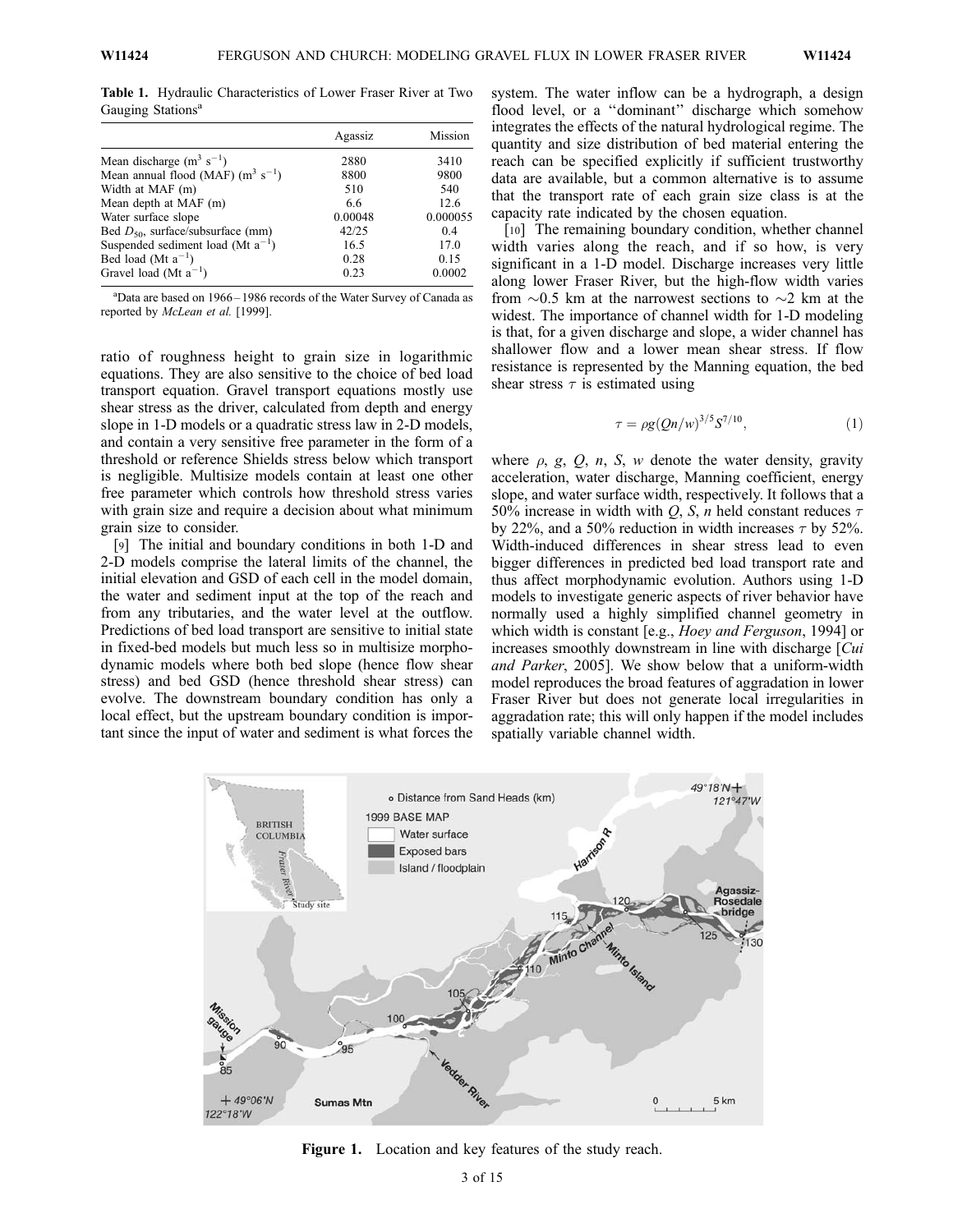

Figure 2. Oblique view looking down the upper part of the study reach (km 127 to km 117) at moderately high flow showing ''wandering'' pattern.

[11] Bulk flow properties are best estimated using close approximations of actual cross sections, but, as noted above, this could lead to underestimation of bed load flux to the extent that excess shear stress varies across the channel. Talbot and Lapointe [2002] obtained more accurate predictions of bed level change by calculating shear stress from the average of the mean and maximum depths. Another possibility is to reduce the threshold Shields stress and thus increase the excess shear stress and bed load flux. A third stratagem, which we try in this paper, is to use an ''effective'' width that is lower than the full wetted width and therefore gives higher simulated depth, shear stress, and transport rate per unit width. This approach is conceptually attractive because gravel transport really is restricted to only part of the width in many rivers.

#### 4. Constraining the Choices

[12] The critical choices identified in section 3 are interconnected, so another choice is where to begin to narrow the possibilities. Our strategy was to start by specifying grain size range, upstream and downstream boundary conditions, and flow resistance, then choose a bed load transport algorithm to match (perhaps after calibration) empirical evidence about the amount and size composition of the gravel flux into the reach and how they vary with discharge. This makes it possible to estimate a dominant discharge. The definition of effective widths was left until last since doing this in a rational way requires that all the other choices have been made.

#### 4.1. Grain Sizes, Upstream Boundary Condition, and Flow Resistance

[13] We used 13 size classes in the model, at 1 phi intervals from 0.5 to 4 mm then half-phi intervals to 128 mm. Grains finer than 0.5 mm are assumed to be washload

since they can move in suspension throughout the reach in high flows, though they are in fact common in distal bed samples. Grains up to 2 mm can be suspended at proximal sections in flood conditions but are present in substantial quantities in the bed and move as bed load in weaker flows. As in previous applications of this model [Hoey and Ferguson, 1994; Ferguson et al., 2001] we assumed that all deposited bed load is mixed within an active layer of thickness equal to twice its  $D_{84}$  grain size. Using a thinner active layer or allowing some deposited sediment to pass through to the subsurface would alter the adaptation rate of the active-layer GSD, but trials show that this has little effect on the eventual state. For reasons explained above no allowance was made for GSD change through abrasion, and with computational nodes that are  $\sim$ 1 km apart we saw no need to allow for any spatial lag in the response of transport rate to flow strength. Bed porosity was set to 0.34 on the basis of field measurements of bulk density which gave a mean of  $1.75 \pm 0.11$  t m<sup>-3</sup>.

[14] Although information is available on how bed load flux and its GSD alter with discharge at Agassiz [McLean et al., 1999], there is enormous scatter in the data. Rather than explicitly specifying the sediment input to our model, then, we chose to reserve the sediment rating curve as a test of the model and set the bed load supply to the reach equal to the transport capacity at the first cross section. For simulations forced by hydrographs we used a fixed-elevation boundary condition in which the transport capacity for each size is recalculated at every iteration and the supply is set equal to it, so that there is no change in inlet elevation or bed GSD. However, in simulations forced by steady flow, this assumption led to aggradation at the next few cross sections and therefore a gradual reduction in slope and feed rate at the inlet. To avoid this, we fixed the feed quantity and GSD at their capacity values at the start of the simulation. This still led to gradual aggradation, but at almost the same rate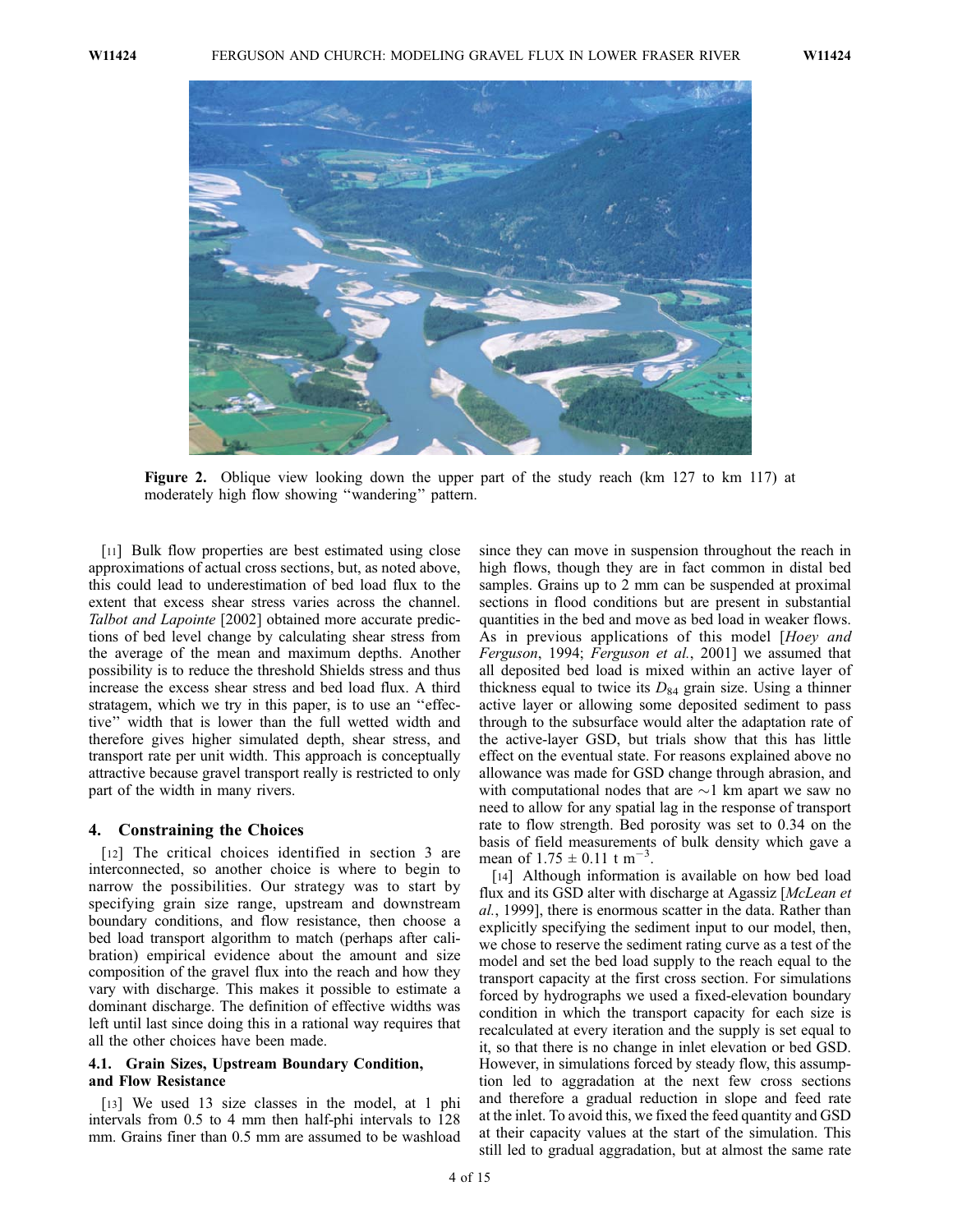at the inlet as at the next few sections so that the slope remained almost constant and there was negligible change in bed GSD at the inlet.

[15] The initial bed GSD at the inlet was specified by averaging three 400 pebble surface counts and three 200 kg subsurface bulk samples from locations along a gravel bar whose distal tip is just below the gauging site. The composite GSD has  $6\%$  of  $0.5-2$  mm coarse sand,  $8\%$  of  $2-$ 8 mm granules, and a main gravel mode centered on 32 mm. The geometric mean diameter  $(D_{gm})$  is 22 mm, and the 50th and 84th percentiles  $(D_{50}, D_{84})$  are 27 and 59 mm. The same GSD was prescribed at all locations along the river initially, leaving the model free to develop a downstream fining profile which can be compared with field measurements.

[16] Flow resistance was assumed to be due only to skin friction, since no dunes or other large bed forms have ever been observed on the extensive parts of the bed that are exposed in winter or in underwater imagery of the talweg. Calculations using the Keulegan equation over the full range of slope and mean depth in the reach, and with roughness height anywhere between 1 and 4 times local bed  $D_{84}$ , gave results equivalent to a very narrow range of Manning's  $n$  (0.026-0.030), so we used the Manning equation with the global value  $n = 0.028$  in all simulations. The downstream water level was determined using this value of  $n$  and the known water surface slope.

#### 4.2. Bed Load Transport

[17] We tried two bed load transport algorithms: those of Parker [1990] and Wilcock and Crowe [2003], which we refer to hereafter as P90 and WC03. The ''straining function'' in P90 was modified as described by Ferguson et al. [2001] for application to gravel-sand mixtures. The reference Shields stress in the P90 equations, denoted hereafter by  $\theta_r$ , has a default value of 0.0386 based on field measurements at a single site. The equivalent parameter in WC03 is the reference Shields stress  $\theta_{\text{re0}}$  for gravel transport in the absence of sand, with a default value of 0.036 based mainly on flume data. Since the entrainment threshold is known to vary somewhat with bed structure and sand content [e.g., Church et al., 1998; Wilcock and Crowe, 2003], we were prepared to vary  $\theta_r$  and  $\theta_{\text{re0}}$  to some extent to match data on bed load flux and GSD at Agassiz.

[18] The comparison was made by spreadsheet calculations using the bed GSD described above and the daily discharge data for the full 1967 – 1986 period of record at Agassiz. To do the calculations we also had to specify channel width and slope so that the shear stress could be calculated using equation (1). This would be straightforward except that the water surface slope at Agassiz increases with discharge because of the reduced backwater effect of a riffle  $\sim$ 1 km downstream. Just how much the slope alters is unclear. The 2-D flow model used by  $Li$  et al. [2008] predicted that it increases from only 0.0002 at 5000 m<sup>3</sup>  $s^{-1}$  to 0.00125 at 11 000 m<sup>3</sup> s<sup>-1</sup>, but field observations suggest a much narrower range: 0.00038 at just under  $6000 \text{ m}^3 \text{ s}^{-1}$  according to *Sime et al.*'s [2007] analysis of a differential GPS (DGPS) water surface survey and 0.00048 at  $\sim$ 13 000 m<sup>3</sup> s<sup>-1</sup> on the basis of extreme flood levels at stage boards  $\sim$ 1 km apart [*McLean et al.*, 1999]. Our 1-D flow simulations using cross sections surveyed in 1999 were broadly consistent with the field data, with an increase in energy slop  $0.00036$  at 4000 m<sup>3</sup> s<sup>-1</sup> to

0.00046 once flow goes overbank at  $6500 \text{ m}^3 \text{ s}^{-1}$  then little further change. Our spreadsheet calculations assumed a linear increase in slope to a maximum of 0.00048 at  $Q$  > 8000 m<sup>3</sup> s<sup>-1</sup>. We did not want to include floodplains in the cross sections used for the morphodynamic model, since the reduction in width-averaged flow depth and shear stress in overbank conditions gives an unrealistic reduction in transport rate per unit width and has unpredictable consequences for the product of flow width and unit transport rate. We therefore replaced the real inlet cross section by a rectangular one with high sides and a width of 450 m. This is the average of the estimated active width for gravel transport in the real cross section at 6500 m<sup>3</sup> s<sup>-1</sup> (when flow goes overbank and width is 510 m) and 8000  $\text{m}^3$  s<sup>-1</sup> (when slope stops increasing). Active width was estimated by using the P90 hiding function to calculate a critical depth and subtracting this from the simulated water level on the assumption that local shear stress is proportional to flow depth, which is reasonable for this particular section according to the 2-D modeling by Li and Millar [2007].

[19] The other problem in calibrating a transport equation to match the measured gravel flux is that the target value is uncertain despite the exceptional amount of information on bed load transport in this river. *McLean et al.* [1999] and McLean and Church [1999] obtained almost identical estimates of the long-term average gravel flux at Agassiz by two independent methods:  $0.23$  Mt a<sup>-1</sup> (as shown in Table 1) by fitting a bed load rating curve to the WSC measurements then applying it to the 1967-1986 flow duration curve and  $0.20 \text{ Mt}$  a<sup>-1</sup> by a sediment budget calculation for 1952 – 1984. The sediment budget was based on channel change between repeat surveys, corrected for known gravel extraction and for the sand content of bed and banks and assuming negligible gravel transport past Mission on the basis of WSC sampling there. Although these original estimates are in close agreement it is now thought that both are too low. The uncertainty in the sediment budget stems from the imprecision of the fairly coarse digital elevation model (DEM) derived from the 1952 and 1984 survey data, errors in interpolating bank lines between surveyed cross sections, probable underreporting of gravel extraction before monitoring was tightened in the 1990s, and inadequate evidence about bed sand percentage in the lower part of the reach where there are hardly any exposed bars. Ham [2005] extended the budget to 1999 using a new and more detailed survey and refined it using improved geographic information system (GIS) techniques (see Martin and Ham [2005] for a summary) and additional information on bulk density and sand percentage. The most reliable estimate of average gravel input to the reach is now thought to be  $0.39 \pm 0.08 \text{ M} \text{t a}^{-1}$  for 1952–1999. The longterm hydrometric record at Hope (km 165) shows almost identical mean annual floods for 1952-1984, 1967-1986, and 1952– 1999, so it is reasonable to compare these periods. The rating curve estimate is uncertain because the pressure difference sampler used at low to medium flows trapped sand as well as gravel, the basket sampler used at high flows trapped only grains coarser than 6 mm, and full grain-size analyses were performed on only a few samples; McLean et al. [1999] therefore had to use the average of these few analyses to correct the majority of measurements. Inspection of the original data also reveals some suspiciously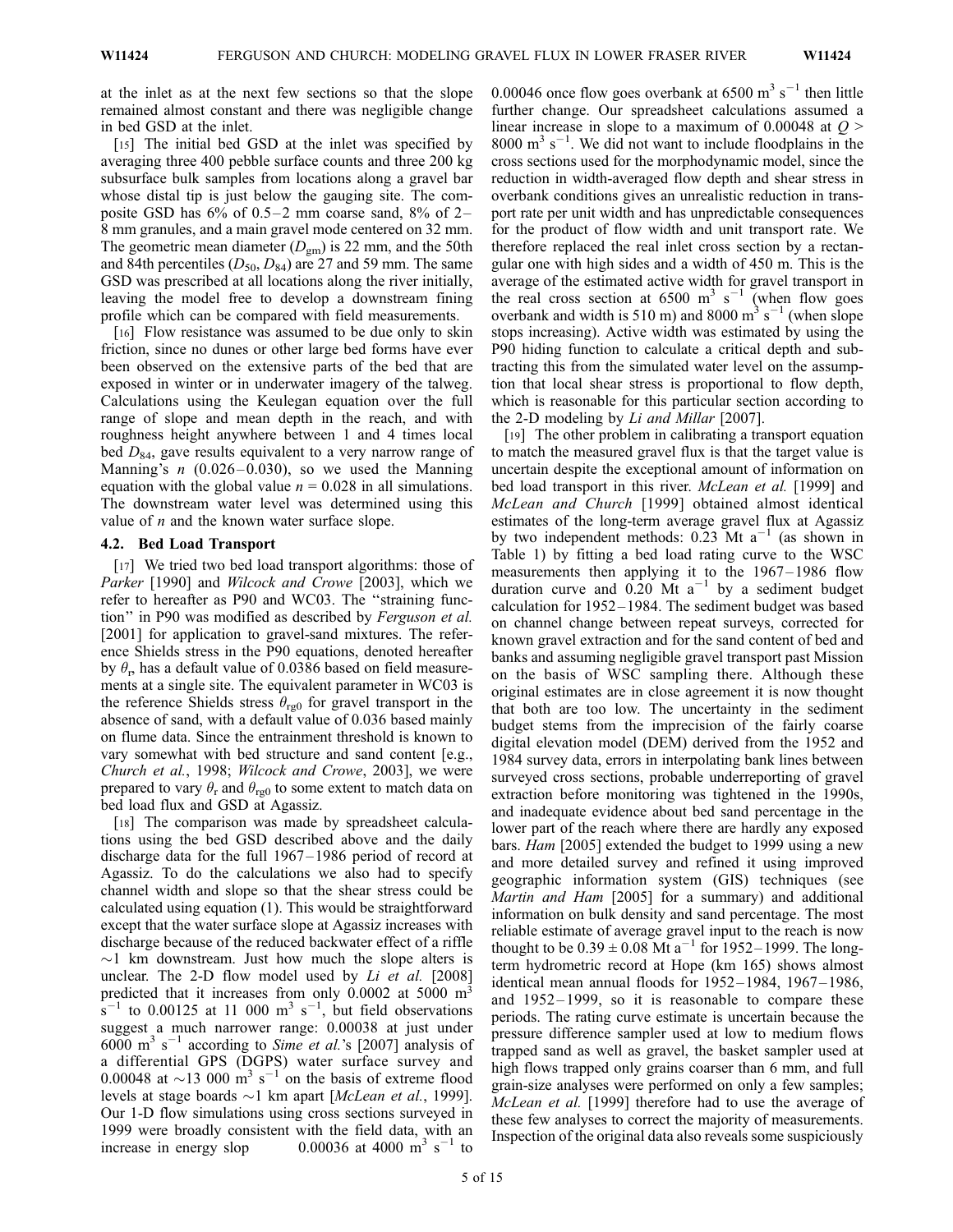

Figure 3. Observed and predicted variation of (a) gravel flux and (b) geometric mean bed load grain size with discharge at Agassiz. Data points are measurements by Water Survey of Canada using two types of sampler. Straight lines in Figure 3a are power law ratings fitted by McLean et al. [1999] to data at low and high discharge. Curves labeled P90 and WC03 are predictions using the transport equations of Parker [1990] and Wilcock and Crowe [2003] with reference stress altered as described in the text. The grain size distributions used for Figure 3b were truncated at 0.5 mm.

low or zero fluxes at high discharges; since these are means over five to seven verticals, we think this goes beyond the normal stochasticity of gravel transport and probably shows that the samplers sometimes failed to settle properly on the bottom.

[20] Running the 1967–1986 discharge series through the P90 and WC03 equations with default parameter values and the other assumptions set out above gave mean gravel fluxes of 0.36 Mt  $a^{-1}$  and 0.46 Mt  $a^{-1}$ , respectively. These numbers are already within the uncertainty margin of the  $0.39$  Mt a<sup>-1</sup> target and can be brought into exact correspondence with it by very small changes in the reference stresses  $\theta_r$  (from 0.0386 to 0.0377) and  $\theta_{rg0}$  (from 0.036 to 0.0375). The other test of the transport algorithms is to see how well they reproduce the way gravel flux and its GSD vary with discharge in the WSC data. Figure 3a compares the predicted flux rating curves with the data, and Figure 3b shows how geometric mean bed load diameter varies with discharge. In each case the predictions fall within the scatter of the WSC flux rating at both low and high discharges and within the scatter of the grain-size rating at all but the lowest discharges, so either bed load algorithm is sufficiently versatile for our purposes. We use the P90 equations with  $\theta_r = 0.0377$  in the rest of the paper. Repeating some of the runs using WC03 gave very similar results, and the choice does not appear to be critical.

### 4.3. Dominant Discharge and Model Spin-Up

[21] Each member of our main set of simulations had two stages: a spin-up period (called zeroing or priming by some authors [see *Cui et al.*, 2008]), then the run itself. Since our spin-up starts from a state of no downstream fining, with every cross section having the same coarse GSD as the inlet, there is rapid transient adjustment of bed levels and GSDs until downstream fining develops all the way to the outlet of the reach. After this the system is still not in exact equilibrium, but its evolution is much slower. This gradual change in quasi-equilibrium is what is studied in the run itself, with attention focused on the time-averaged local rates of aggradation or degradation (or, equivalently, the time-averaged downstream profile of gravel flux). We used two alternative discharge forcings for the run periods: the actual 1967– 1986 hydrograph, or an equivalent period of steady ''dominant'' discharge as defined below. Runs at dominant discharge were spun up at dominant discharge, but for hydrograph runs we tried both steady and hydrograph spin-up. This gave three combinations of spin-up and run which we refer to below using letter codes dd, dh, and hh, where d denotes dominant discharge, h denotes hydrograph, the first letter denotes the spin-up forcing, and the second letter denotes the run forcing (see Table 2). For consistency, the Harrison River inflow was set to a constant value (700 m<sup>3</sup> s<sup>-1</sup>) in all simulations.

[22] We defined dominant discharge as the steady flow which, operating for a suitable fraction of the time, would not only convey the same total quantity of sediment past Agassiz as the 1967–1986 flow series but also give the same overall bed load grain size distribution. To identify this discharge, we calculated daily transport rates of each gravel size class, summed them to obtain the overall size distribution of the estimated 7.8 Mt of gravel conveyed during 1967–1986, then found the geometric mean of this GSD (9.0 mm). A wide range of combinations of magnitude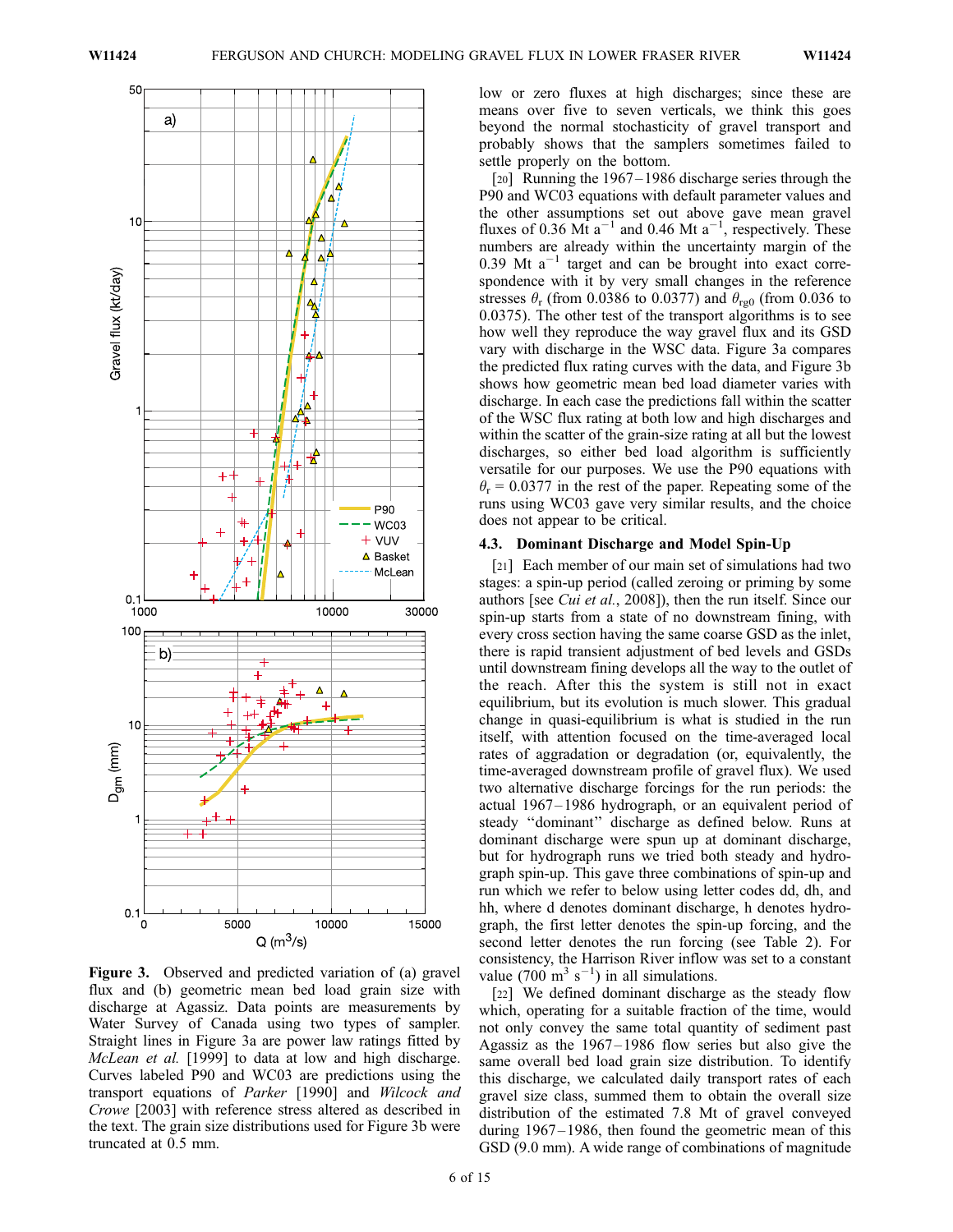Table 2. Discharge Forcing Scenarios Used in Simulations<sup>a</sup>

| Run Code | Spin-Up Period           | Run Period               |
|----------|--------------------------|--------------------------|
| dd       | dominant discharge       | dominant discharge       |
| dh       | dominant discharge       | $1967 - 1986$ hydrograph |
| hh       | $1967 - 1986$ hydrograph | 1967-1986 hydrograph     |

<sup>a</sup>See text for definition of dominant discharge. Both periods are  $\sim$ 20 years.

and duration of steady discharge could match the 20 year average gravel flux of 0.39 Mt a<sup>-1</sup>, but only one  $(Q =$ 7000 m<sup>3</sup> s<sup>-1</sup> for 53 days per year) also gives  $D_{\text{gm}} = 9.0$  mm. Simulations using this dominant discharge have a time ratio of  $365/53 = 6.88$  calendar years per model year. It should be noted that our dominant discharge is conceptually different from the widely used "effective" discharge of Wolman and Miller [1960] and will normally have a different value. Our definition is the most appropriate for present purposes since the ''effective'' discharge does not automatically match the mean or median transport rate [*Vogel et al.*, 2003], nor does it take account of the size distribution of the load. The development of downstream fining throughout the reach took just under 3 model years at a steady  $7000 \text{ m}^3 \text{ s}^{-1}$ , so we adopted 3 model years as the duration of a dominantdischarge spin-up or run. This is equivalent to 20.6 calendar years, so the durations of d- and h-type runs are effectively the same.

[23] Our calculations indicate great interannual variability in gravel input to the reach because of differences in the duration and peak level of the snowmelt hydrograph. The range from minimum (0.03 Mt  $a^{-1}$  in 1980) to maximum  $(1.14 \text{ Mt a}^{-1} \text{ in } 1972)$  is similar to what McLean et al. [1999] estimated using rating curves fitted to the WSC bed load measurements. To gain insight into the effects of unusually high or low peak flows we ran 1 year simulations using the 1980 and 1972 hydrographs and two less extreme hydrographs. These runs started from the final state of one of the main runs (dh in Table 2). Flows below 4000 m<sup>3</sup> s<sup>-1</sup> , which make up 76% of the 20 year record, are calculated to convey only 0.1% of the total gravel load and were omitted in all simulations using hydrographs.

#### 4.4. Channel Width

[24] We ran simulations using three alternative geometries: a ''real'' geometry based on the surveyed cross sections and having spatially variable width and an irregular long profile, an ''effective'' geometry consisting of narrower rectangular cross sections with spatially variable width and irregular long profile, and a ''uniform'' geometry with a simple initial long profile and the same width at all places and times. Simulations using the real and effective geometries were repeated using each of the discharge scenarios listed in Table 2; we prefix the run codes with R or E to distinguish which geometry was used. The uniform geometry was used only with steady discharge (the dd scenario).

[25] The "real" (R) geometry extends for 38 km from Agassiz to a point partway into the sand bed reach. It is based on 45 cross sections at intervals of  $0.7-1.2$  km that were surveyed in 1999 and are plotted by Church and Ham [2004]. For present purposes the sections were simplified slightly and contracted n essary to correct for oblique

orientation relative to the talweg flow direction. The inlet section was taken to be rectangular and 450 m wide as explained above. The channels on either side of Minto Island are included as separate talwegs with the same water surface elevation.

[26] The "effective" (E) geometry consists of rectangular sections at the same locations as the real ones but with widths equal to the estimated width of active gravel transport at dominant discharge in the real sections. This calculation was done in the way described above for the inlet (section 4.2), using the water levels, energy slopes, and geometric mean bed grain sizes at the end of a 3-year dominant-discharge spin-up. Once the effective width had been determined, a bed level was computed that preserved the same water surface elevation and wetted cross-section area as in the real-sections simulation so that energy slopes are as similar as possible to those in the real geometry. The active-width calculation implicitly assumes that local shear stress is proportional to local depth. We know from acoustic Doppler current profiler (ADCP) profiles that this is not true in detail but that discrepancies due to deep, gently flowing locations and shallow, fast flowing locations will tend to cancel. The median and maximum effective widths are 800 and 1300 m, compared to median and maximum water surface widths of 965 and 1980 m at the end of the spin-up. We had intended to make the sections trapezoidal with side slopes fixed using a second active-width calculation at a higher discharge, but this procedure sometimes gave an unphysical negative value for the required bottom width and thus was abandoned. With vertical sidewalls the simulated shear stress increases faster with discharge than it does in the real sections.

[27] In the "uniform" (U) geometry the sections are further simplified by standardizing their width at 450 m. This is the approximate active width at the narrowest parts of the river, including Agassiz as discussed above, so using it for the entire length of the reach shows what would happen in the absence of wider sections. A very simple initial bed long profile was specified: a constant high slope of 0.0005 for the first 33 km, then a constant low slope of 0.00005. This gives realistic slopes at Agassiz and Mission and the correct drop between them. The water surface profile at the end of the dominant-discharge spin-up differed little from that in the other two geometries, so any difference in results is due to the different assumptions about channel width.

#### 5. Test Data

[28] We illustrate model performance by quantitative comparison with available data, although our evaluations are essentially qualitative because of uncertainties in the data. Simulated gravel fluxes and aggradation rates are compared with those estimated for cells of average length 1 km in the previously mentioned 1952 – 1999 sediment budget. The empirical aggradation rates were derived from the overall budget by correcting for gravel extraction and the sand content of bed and bank material. They range from  $-5$  to  $+36 \times 10^3$  m<sup>3</sup> km<sup>-1</sup> a<sup>-1</sup> and have confidence intervals of  $\pm 1$  to 2  $\times$  10<sup>3</sup> m<sup>3</sup> km<sup>-1</sup> a<sup>-1</sup> according to the number of grid points in the cell. Gravel fluxes at cell boundaries were estimated from Mission upward using the mass continuity equation  $G_i = G_{i-1} + \Delta S_G$ , where G is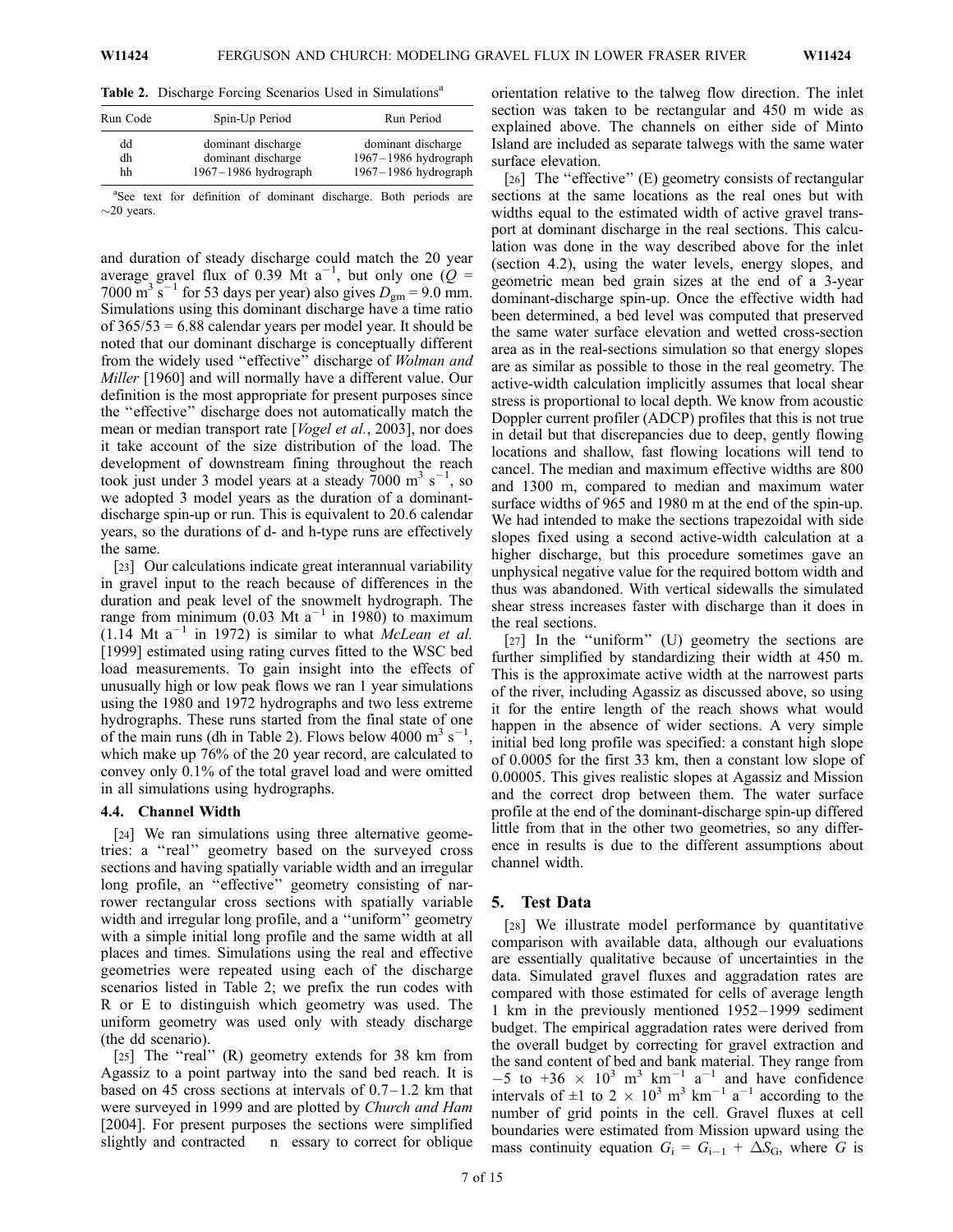gravel flux at section *i*,  $S_G$  is gravel accumulation between *i* and  $i-1$ , i increases upstream, and  $G_0$  is the near-zero  $G_0$ at Mission based on the WSC measurements there (Table 1). This calculation gives small negative fluxes at  $km 102 - 103$ , indicating error in either  $G_0$  or the budget; we assume the latter. Confidence intervals based on the combined effects of DEM error, uncertainty in sand percentage, and uncertainty in bulk density become wider as the calculation is propagated upstream and reach  $\pm 0.08$  Mt a<sup>-1</sup> at Agassiz. When assessing agreement with simulated gravel fluxes, the uncertainty in bulk density cancels, and the confidence interval at Agassiz decreases to  $\pm 0.06$  Mt a<sup>-1</sup>.

[29] The main test is the way gravel flux is predicted to decline along the reach, since this differs between model runs even though the gravel input has been forced into approximate agreement with the sediment budget through our choices of inlet width and reference stress. We present results both as flux profiles, which allow easy comparison of several runs on one plot, and as aggradation profiles obtained by differencing the flux profiles. Three progressively tougher tests of realism are (1) how well each model reproduces the distance over which gravel transport declines to a negligible level, and thus reproduces the position of the gravel front; (2) whether the combination of width variability and discharge scenario in a run generates a realistic amplitude of local variation in aggradation rate; and (3) how well the loci and rates of maximum aggradation and degradation agree with the field data.

[30] Simulated bed grain size distributions are also of interest since they evolve within the model and can be compared with field data on downstream fining. These data consist mainly of measurements made in 2000 – 2001 on all major gravel bars exposed during winter low flow. Since the model active layer corresponds to an approximately equal mixture of what is sampled by surface pebble counts and subsurface bulk samples, we use the geometric mean of the surface and subsurface  $D_{50}$  values at each site, with the GSDs truncated at 0.5 mm as in the model. The sparse test data below the gravel front are taken from McLean et al. [1999]. They comprise one subsurface bulk sample from a small bar and a few bulk samples dredged from the talweg in 1983 – 1984 and are not truncated since the GSDs are mainly or entirely sand. A recent sampling program confirms that the gravel front is between 1 and 2 km upstream of the Vedder River confluence; below this the bed is sand apart from a few bimodal patches  $(D_{50} 2-8$  mm) and a gravel veneer on small bars near km 98 and 93 (J. Venditti, Simon Fraser University, personal communication, 2009).

### 6. Results

[31] We start by presenting results from the eight main simulations using the survey-based real and effective geometries and the different combinations of steady dominant discharge or 20 year hydrograph for spin-up and run. The results are broadly similar for all combinations of the three controlling factors (geometry, spin-up, and run forcing) but there are many differences in detail, some of which show the systematic influences of the controlling factors. The broad features of the results are best seen by plotting flux profiles from all six runs in one pair of graphs, so we do this first before looking at downstream fining and then aggradation plots. The contra results using the uniform

geometry are also illustrated. We then examine the effects of individual hydrographs of high or low peak discharge.

#### 6.1. Simulated Flux Profiles

[32] Figure 4 shows how gravel flux is predicted to vary along the reach in the six main runs using the real and effective geometries. Although the curves start at different heights, they have a strong family resemblance, with a generally concave shape on which are superimposed recognizably similar minor irregularities, including small upturns. The irregularities indicate differences in aggradation rate over short distances, and upturns indicate local degradation. The overall concavity implies more rapid aggradation proximally than distally. At least 90% of the gravel input is deposited before the Vedder River confluence in each run, most of it (62 – 77%) before Harrison River. This is in broad agreement with the sediment budget. The run using the uniform geometry has a very different and much less realistic flux profile: predominantly convex, with no irregularities and the most rapid decline (fastest aggradation) two thirds of the way down the reach.

[33] In each of the real- and effective-geometry runs the flux profile has a shoulder near km 121 before steepening again, which implies two separate loci of rapid proximal aggradation. The flux profile from the sediment budget has a slight upturn here, indicating slight degradation near what is an unusually narrow cross section that experienced bank retreat and toe scour for much of the study period. In the middle part of the reach the simulated profiles decline gently overall but have a local upturn near km 113. This again resembles a feature of the sediment budget profile, probably related to the confluence of Minto Channel with the main river. Each run also predicts an abrupt reduction in gravel flux around km 102, implying a locally high aggradation rate. This may correspond to the similar-sized drop in flux near km 103 in the sediment budget. Beyond km 100 the predicted fluxes are very low and almost constant. Each run plots slightly higher here than the profile from the sediment budget, but the budget profile has a confidence interval of about  $\pm 0.01$  Mt a<sup>-1</sup> in this part of the reach and would be higher by  $>0.02$  Mt a<sup>-1</sup> if recalculated to avoid negative fluxes.

[34] The features mentioned so far are ones which are common to each run and agree fairly well with the sediment budget. There are, however, some systematic discrepancies between simulations and budget, as well as differences between individual runs. The main systematic discrepancy is that all but one of the runs (Rhh) overpredicts the gravel flux in the middle part of the reach, from the Minto Channel confluence toward the Vedder River confluence. We suggest possible explanations for this later. Conversely, the Rhh run drastically underpredicts the flux in the first 10 km of the reach. This is connected with another feature of Figure 4: the substantial differences in the simulated time average input of gravel, which ranges from 18% above the sediment budget estimate in run Rdh to 40% below it in run Rhh. For each combination of spin-up and run forcing, the E geometry input is closer to the budget figure than is the R geometry input. The two lowest inputs, which actually fall outside the confidence interval of the sediment budget estimate, are for the Rhh and Ehh runs that were spun up using the 1967–1986 hydrograph. This is a consequence of the nonuniformity of the proximal part of the channel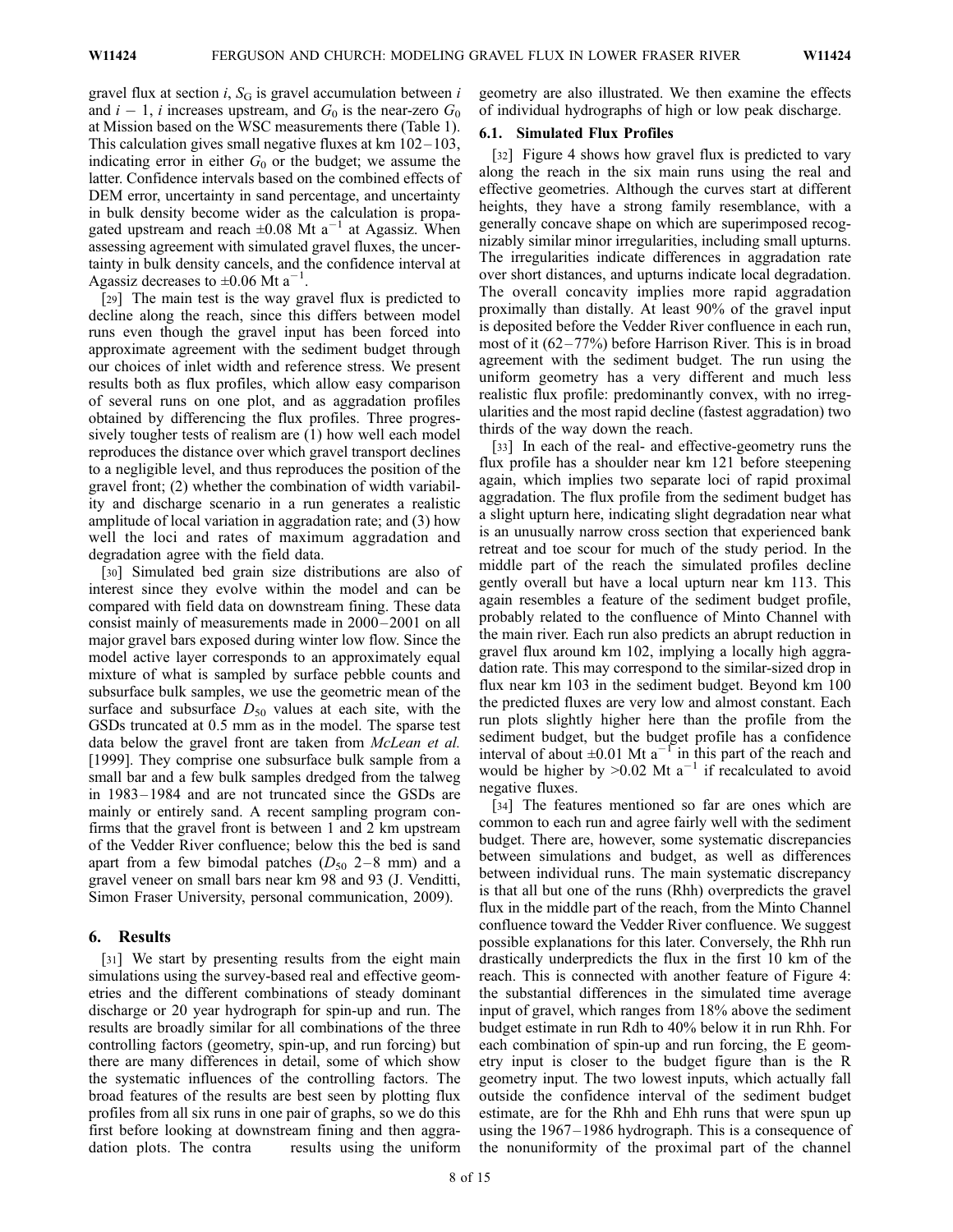

Figure 4. Downstream variation in time-averaged gravel flux as predicted in runs using different combinations of dominant discharge and 1967 – 1986 hydrograph for spin-up and run showing results for the (a) real and (b) effective widths, with the uniform-width run (labeled Udd) added to Figure 4b. The flux profile inferred from the 1952– 1999 sediment budget (labeled SB) is shown for comparison, with two standard error uncertainty bars. Vertical lines mark the confluences of Harrison River and Vedder River, and the horizontal bar shows where the river is divided around Minto Island.

combined with the use of a fixed-elevation upstream boundary condition in hydrograph spin-ups and runs. A capacity supply at Agassiz is not a capacity load at the wider sections immediately downstream, so there is differential aggradation and a gradual but progressive decline in slope, transport capacity, and supply to the reach. In runs or spin-ups using dominant discharge, with an invariant feed rate matched to the initial capacity, changes in capacity at Agassiz cause changes in bed level there, and the feedback is smaller and inconsistent: the dd runs have inputs close to the budget value, while the dh runs have inputs higher than the budget.

[35] Although the proximal aggradation rate is high in all six runs, it is systematically highest in runs using the real geometry rather than effective sections. One measure of this is that the proportion of the gravel input that is deposited before Harrison River is 76–77% in R runs, compared to  $62-65\%$  in E runs. The difference will be apparent again in section 6.3, where we present and discuss profiles of aggradation rate.

#### 6.2. Downstream Fining

[36] Like the gravel flux profiles, downstream fining profiles at the end of each of the six main runs show a strong family resemblance. Figure 5 shows the envelope of these runs with field data for comparison. The simulated pattern agrees rather well with the observations, with an abrupt gravel front in the right place and the correct overall rate of fining above it. Some of the irregularities in the

simulation results also match features of the data, including the fining-coarsening-fining alternation at km 125-122-120- 117. The main discrepancies are that the model underpredicts  $D_{50}$  in midreach (km 116–111) and appears to overpredict it slightly in the last few kilometers of the reach. The midreach discrepancy connects with the previously noted overprediction of gravel flux here, since a finer bed has a lower reference Shields stress and therefore a higher transport rate for the same flow shear stress. The distal discrepancy is more apparent than real: the model excludes sediment finer than 0.5 mm, whereas the dredged field samples here did include it. Although they have medians of  $0.3 - 0.5$  mm which cannot be matched by the model, the field samples did contain some gravel.

[37] The uniform-width model predicts a monotonic decline in grain size without the irregularities that are present in the variable-width simulations and field data. The simulated pattern is, however, consistent with the trend of the data as far as km 107. It correctly predicts that the strongest fining is between km 105 and 100, but the grain size at km 105 is slightly underpredicted, and that in the distal reach is considerably overpredicted, so the gravel front is less pronounced than the data suggest. The distal overprediction is a consequence of the unrealistically low width and high simulated shear stress in this part of the reach.

#### 6.3. Aggradation Profiles

[38] The gravel flux profiles in Figure 4 are not straight lines, indicating that the predicted local aggradation rate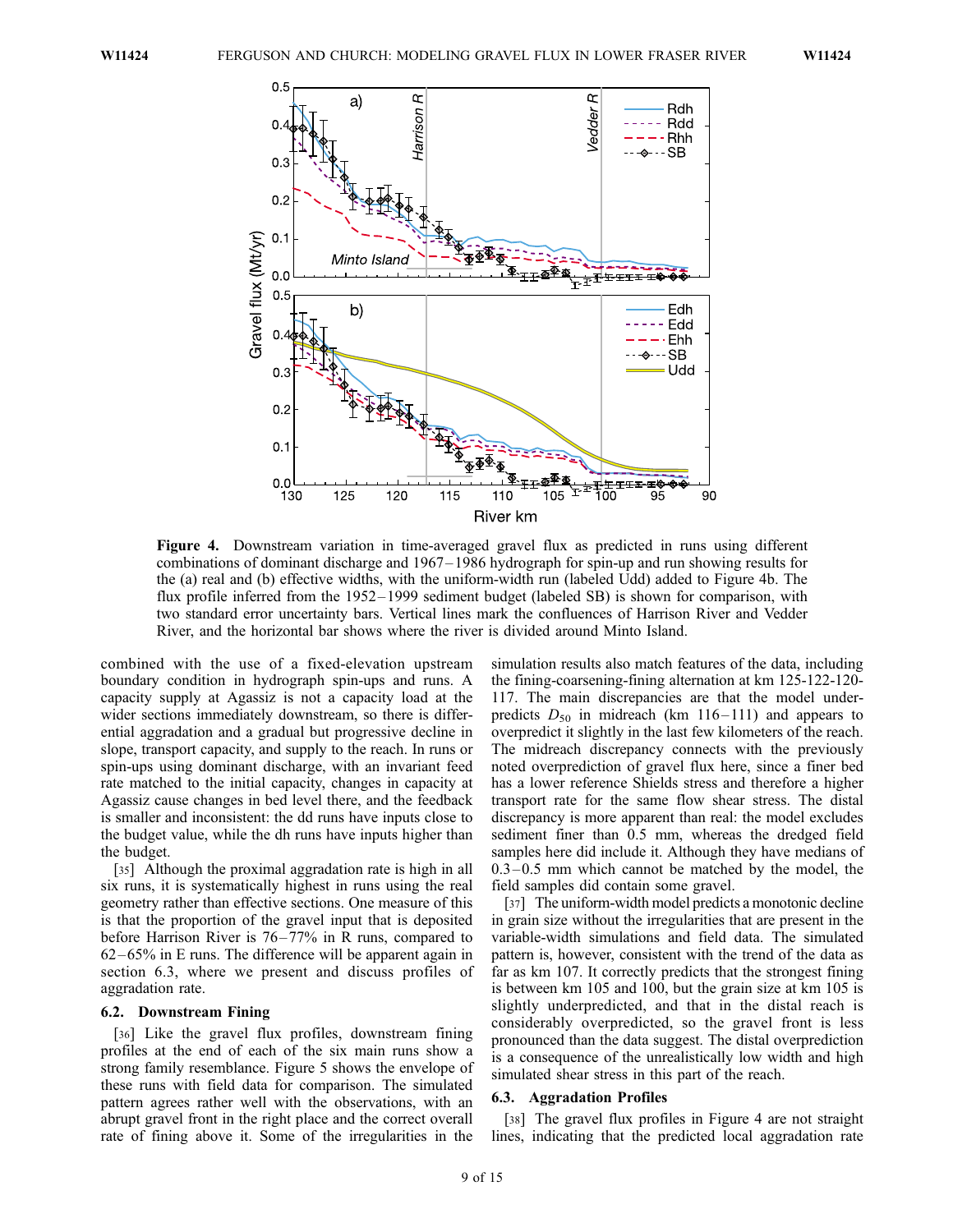

Figure 5. Downstream fining along the reach as observed (symbols and best fit exponential trend) and as simulated (envelope of results from six R and E runs and line for the uniform-width run Udd).

varies along the reach. We have already noted some points of qualitative agreement with the sediment budget on the basis of matches between shoulders, reversals, or steepenings in the simulated flux profiles with those in the budget profile. We now make a more detailed comparison in terms of aggradation rates per unit channel length (Figure 6). The empirical rates are taken from the volumetric sediment budget and are plotted at cell-center distances. The simulated rates were obtained by differencing the flux predictions at successive sections, converting from mass to volume, and dividing by the spacing of the sections. They are plotted midway between sections.

[39] The close family resemblance among the six R and E geometry flux profiles in Figure 4 is reflected in a similar resemblance in the corresponding aggradation profiles in Figure 6. As previously discussed, the simulated input to the reach differs between runs, and this leads to differences in overall aggradation rate (since hardly any gravel leaves the reach) as well as big differences in the maximum aggradation rate in the first 10 km of the reach. The extrema in the middle of the reach differ far less between runs. The locations of fastest aggradation are always the same: a prominent proximal peak near km 125, a prominent distal peak at the gravel front near km 102, and lesser peaks near km 118 and km 114. These loci of high simulated aggra-



Figure 6. Downstream variation in time-averaged gravel aggradation rate as predicted using (a) real geometry and (b) effective geometry, each with different combinations of dominant discharge and 1967– 1986 hydrograph for spin-up and run. The uniform-width (Udd) run is added to Figure 6b, and the naturalized gravel aggradation rates from the 1952– 1999 sediment budget (SB in legend) are shown for comparison. Con e intervals for the SB rates are no bigger than the symbols.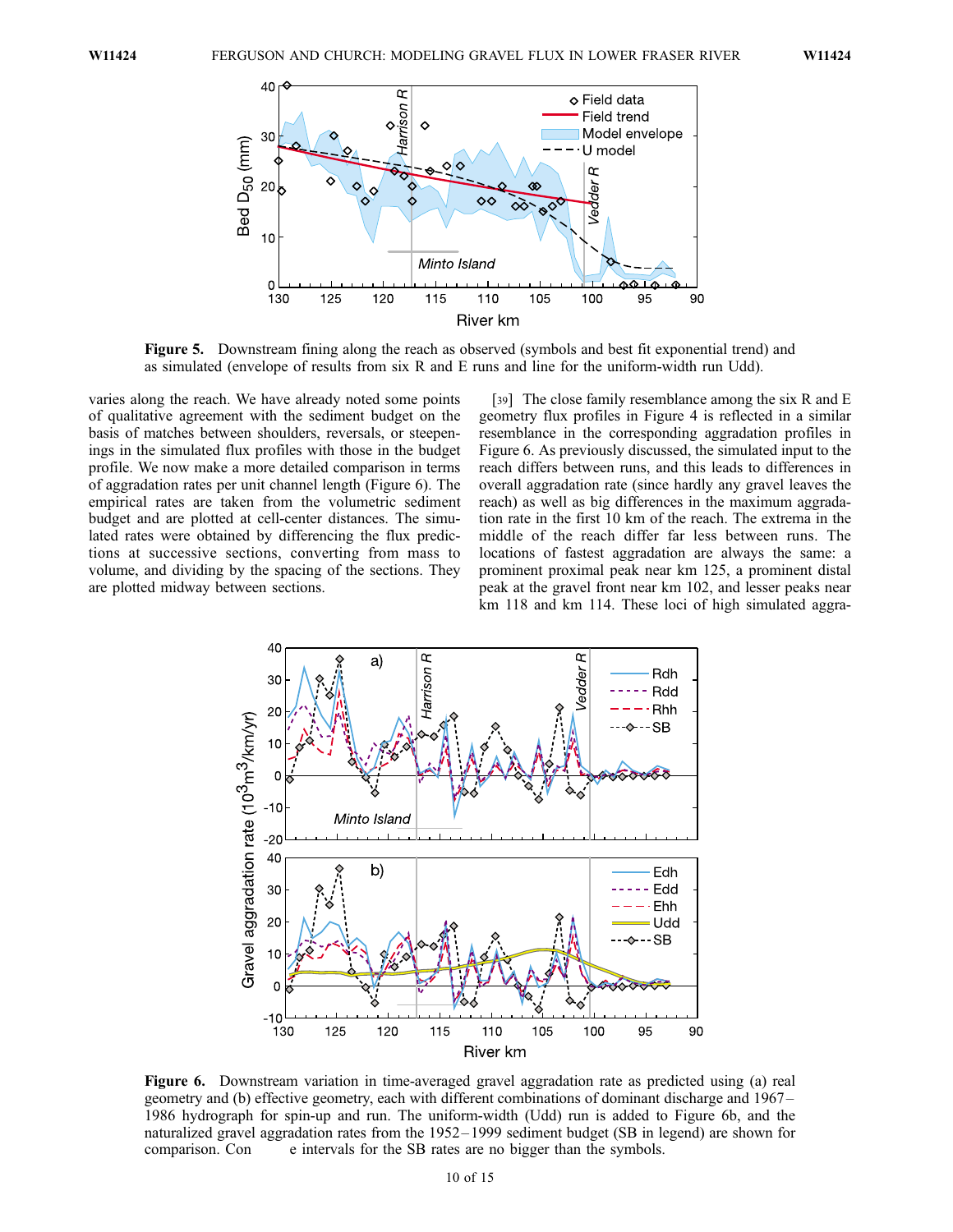

Figure 7. Example of the correlation between variable channel width and irregular aggradation rate: run Edh using the 1967– 1986 hydrograph in the effective geometry. Aggradation rates are averaged over the hydrograph.

dation rate are separated by loci of minimal change or slight degradation, and there is minimal change below the Vedder River confluence. The uniform-width run shows an entirely different pattern with a low and near-constant rate proximally, a gradual midreach increase to a maximum near km 105, then a progressive decline extending well beyond Vedder River.

[40] The simulated aggradation profiles do not match the sediment budget closely, but several of its key features are reproduced fairly well in the runs using real or effective widths. None of the simulations has such a high maximum aggradation rate as the budget shows near km 125, but the Rdh run gets close, and all runs predict relatively high aggradation thereabouts. Only one run (Edh) predicts slight degradation near km 121, as in the budget, but all six R and E runs correctly predict a local minimum here followed by a rise to a local peak near the Harrison River confluence. The sediment budget, however, shows aggradation continuing to km 114, whereas the simulations show little or no change around km  $116-117$ . The simulations do all reproduce the observed slight degradation near the Minto Channel confluence ( $\sim$ km 113), but they underestimate aggradation over the next few kilometers. The major aggradation peak at the gravel front is matched well in amplitude, but the model puts it slightly further downstream than in the budget. Beyond km 100 the model with R or E geometry correctly predicts very little gain or loss of gravel, whereas the uniform-width run incorrectly predicts significant aggradation. Because aggradation rates are estimated at different sets of locations in the model and in the budget, there is no simple quantitative method for deciding which simulation gives the best agreement with the budget, but the uniform-width run is clearly the worst by far. The greatest differences between the real- and effective-width runs are in the first 10 km of the reach, and here the hydrograph runs preceded by steady spin-up (Rdh and Edh) give the closest visual match to the budget. The Rdh run comes closest to matching the budget estimate of the range of local aggradation rates (-13 to +34  $\times$  10<sup>3</sup> m<sup>3</sup> km<sup>-1</sup> a<sup>-1</sup> simulated, -7 to  $+36$  observed).

[41] The simulations would not produce irregular aggradation profiles without the spatial variability in width that exists in the R and E geometries, but, as Figure 7 shows, the link between width and aggradation is not just a matter of aggradation at wide sections and degradation at narrow sections. Aggradation can be quite slow where the channel is uniformly wide, as between km 110 and 105. It is

streamwise change in width that matters: the highest aggradation rates occur in channel expansions, typically just before the widest section (e.g., km 119 and 102), and degradation occurs in channel constrictions, typically just upstream of the narrowest section (e.g., km 121 and 117).

#### 6.4. Effects of Single Hydrographs

[42] The final set of simulations looked at the effects of a single annual hydrograph with an unusually high or low peak discharge. The starting point for each run was the final state of the Rdh or Edh simulation since, as just noted, these gave the most realistic 1967 – 1986 aggradation profiles. The chosen hydrographs were those for 1972 (highest peak discharge and gravel flux), 1974 (above-average peak discharge, flux about double the average), 1973 (belowaverage peak, flux about half average), and 1980 (lowest peak discharge and gravel flux). Discharge below km 117 was supplemented by 700  $\text{m}^3$  s<sup> $-1$ </sup> to allow for the Harrison River inflow. The flux profiles obtained by integration over each hydrograph are shown in Figure 8. As would be expected from the differences in peak discharge, the calculated capacity input of gravel to the reach varies enormously: only one tenth of the dominant-discharge input in 1980 but over three times higher in 1972. This range is roughly the same as in our spreadsheet calculations (section 4.3) and McLean et al.'s [1999] rating curve calculations, though the modeled fluxes are generally higher than those from the rating curve.

[43] The most significant feature of Figure 8 is that, while each hydrograph generates local degradation in several places, the locations differ between hydrographs. For example, km 120– 122 experiences degradation in high-peak years (and in the long-term sediment budget) but aggradation in low-peak years, whereas km 118–119 shows the opposite pattern. This may explain why the  $1967 - 1986$ sequence of different hydrographs redistributes gravel within the reach in a smoother way than any of these four individual hydrographs. The single-hydrograph runs predict that most of the large gravel supply in years of high peak flow is deposited within the first 13 km to Harrison River, but in years of below-average peak flow there is little aggradation in this proximal subreach, or even net degradation as relatively fine material is winnowed from the bed. Beyond Harrison River the flux profiles gradually converge to almost identical low values at the gravel front around km 101, but below this they diverge again: what gravel is present in the head of the sand bed reach is mobilized in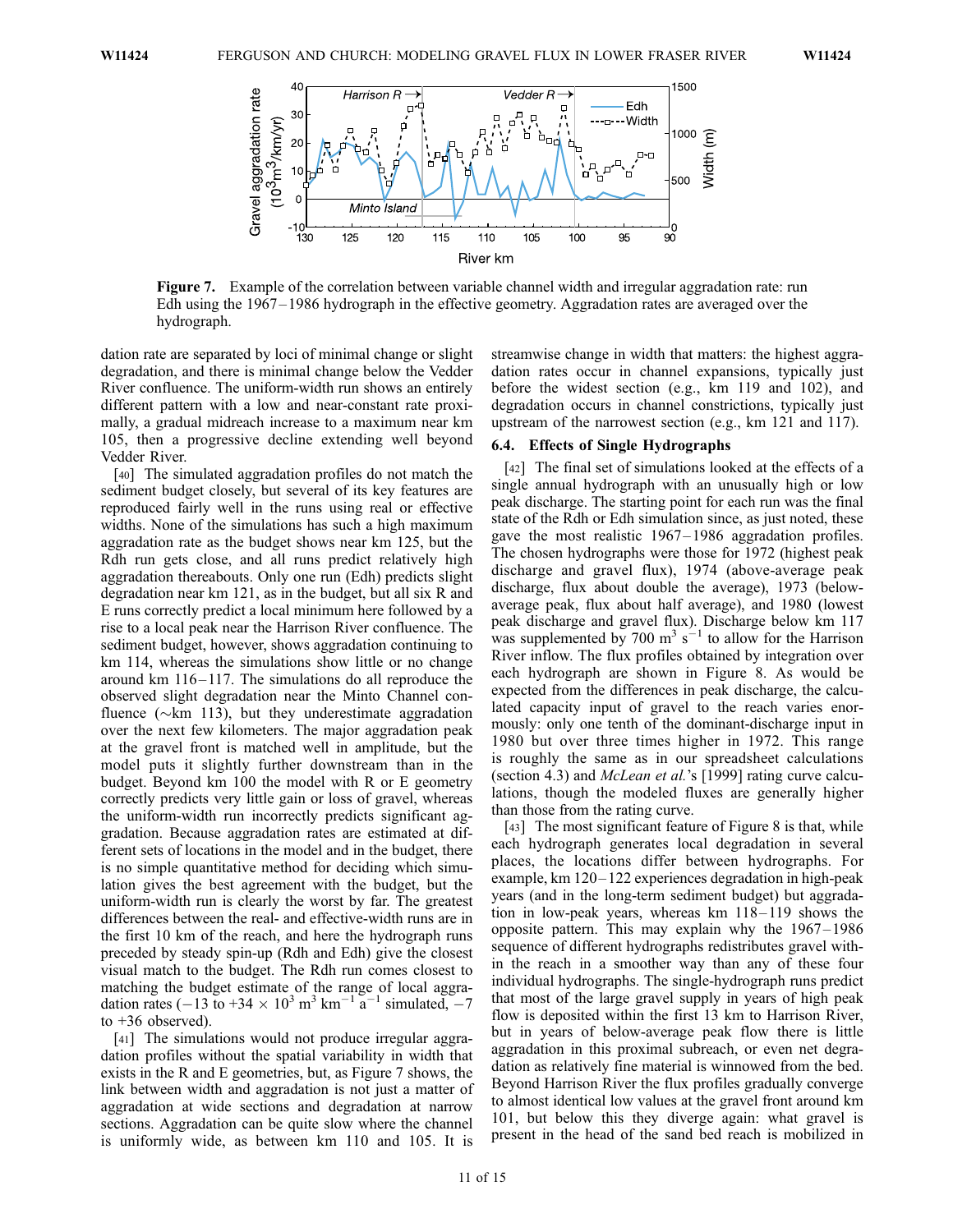

Figure 8. Simulated gravel flux profiles averaged over single-hydrograph runs in (a) the real geometry and (b) the effective geometry. Each run started from the final state of the Rdh or Edh simulation and is labeled with the year of the hydrograph. The mean 1952– 1999 flux as inferred from the sediment budget (SB) and the mean 1967– 1986 flux predicted in the Rdh or Edh run are shown for comparison.

high peaks, with much of it exported from the model reach, whereas in low-peak years most of the gravel that enters the sand bed reach is deposited within the first  $5-10$  km. Dividing the total gravel flux into rising and falling limb components (not illustrated) reveals that they are often out of phase, implying a seasonally reversing pattern of scour and fill. For the most part it takes the form of rising limb scour in the approach to a constriction, accompanied by deposition in the ensuing expansion, followed by deposition in the contraction as discharge falls again and in places also some scour of the expansion. These changes are accompanied by perceptible coarsening and fining of bed material, and the changes on the falling limb do not always cancel those on the rising limb.

#### 7. Discussion

[44] One-dimensional modeling of a river as nonuniform as the lower Fraser has obvious conceptual limitations. A

width-averaged model cannot simulate the details of flow, bed load transport, or channel change in bar-pool-riffle units, and because it does not allow for cross-stream variation in flow strength, it will tend to underestimate the width-integrated bed load transport capacity. The assumption in our model that each cross section retains the same width throughout the simulation period is also unrealistic. Yet our results suggest that a 1-D morphodynamic model can capture important aspects of reach-scale behavior over tens of years. The simulated patterns of downstream decline in gravel flux and corresponding patterns of aggradation/ degradation (Figures 4 and 6) are broadly realistic, and the model predicts a sharp gravel front exactly where it occurs in the field (Figure 5).

[45] One factor contributing to the realism of the simulations is that the transport capacity equations of Parker [1990] and *Wilcock and Crowe* [2003] appear to work well in this river. Transport equations can be made to predict any desired average load by calibrating their parameters (or, in a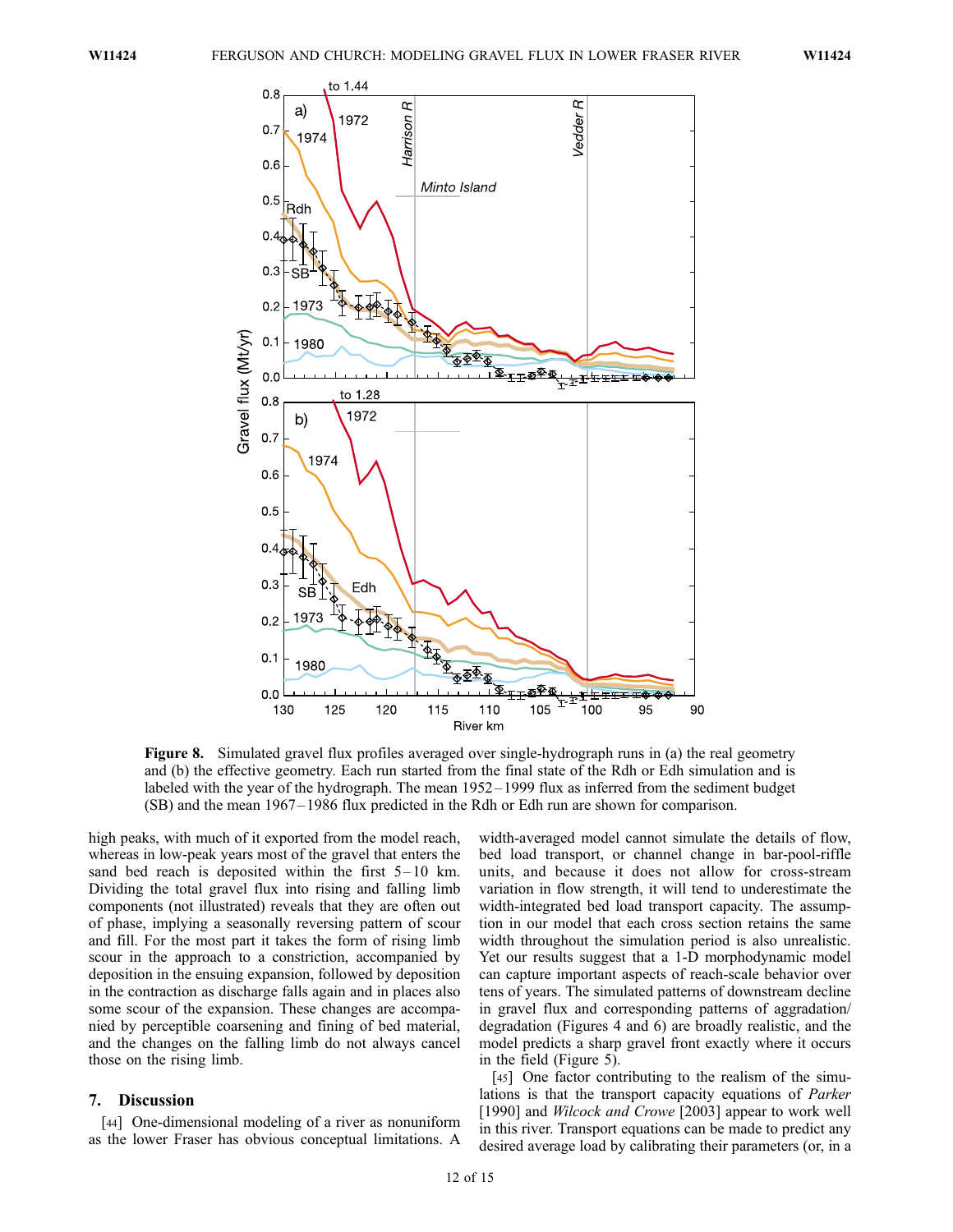1-D model, the width used for the calculations), but in this case the P90 and WC03 equations match the empirical estimates of average gravel input with minimal calibration and also match quite well the observed rating curves of load and caliber (Figure 3). Realism over a wide range of discharge and shear stress at the head of the reach makes it possible to simulate the effects of hydrographs and increases confidence that the equations will also work well further downstream.

[46] Another factor is our use of a full morphodynamic model rather than a sediment transport model in which bed grain size distributions (GSDs) are fixed on the basis of available data. Morphodynamic modeling allows for a feedback which we think is important over extended time and space scales: the possibility of local coarsening or fining of the river bed through size-selective entrainment or deposition. Aggradation is typically accompanied by surface fining, degradation by surface coarsening. The consequent changes in the threshold flow for significant transport tend to reduce streamwise differences in transport capacity. All this is modeled with full mass conservation of each size of bed material. We would have little confidence in a morphodynamic model which predicted sediment flux and aggradation well only by virtue of highly unrealistic adjustments to grain size, but in this application the models with real or effective channel widths get both the aggradation profile and the downstream-fining profile approximately right. It is interesting to note that the conceptually superior 2-D model used by Li and Millar [2007] and Li et al. [2008], again with the P90 transport equations but using fixed bed size distributions, did not reproduce the observed aggradation profile very well. There was good agreement with the flux rating curve, and realistic spatial patterns of bed shear stress and bed load transport intensity at Agassiz, but the simulated gravel flux profiles at each of a range of steady high flows [Li et al., 2008, Figure 7] contain far bigger fluctuations than in our simulations or the 1952 – 1999 sediment budget. Moreover, the peaks and troughs are in the same places at each discharge, which implies unrealistically high local rates of aggradation and degradation when integrated over a year or more. This could be because the bed composition in the unsampled deeper parts of the channel is not the same as on the bars or alters during hydrographs. Running the 2-D model in full morphodynamic mode to generate its own bed would allow for these possibilities, though both Li et al. [2008] and Ferguson [2008] found that this particular model gives unrealistic shear stress predictions around bar margins.

[47] Despite a great deal of careful work over a long period the empirical data are insufficiently precise for any rigorous model testing. The gravel aggradation rates given by the sediment budget are subject to uncertainty not just because of the inevitable DEM error but also because sand percentages measured at a few bar-top sites have to be extrapolated to the entire channel area, including talwegs. The sediment budget estimate of the mean annual gravel supply to the reach in  $1952 - 1999$  has an uncertainty exceeding  $\pm 20\%$ , and it differs considerably from previous estimates of the 1952-1984 average [McLean et al., 1999] even though the post-1984 period was hydrologically similar. A definitive test of this or any other model would require not just repeat surveys but also more detailed and spatially extensive grain size information and intensive direct measurements of bed load input over the period. These uncertainties in the data used either to set up or to test the model make it hard to be sure that discrepancies between predictions and observations reflect limitations of the model. This is likely to be a problem in any attempt at reach-scale river modeling; see Ferguson [2008] for a more general discussion.

[48] Three systematic discrepancies between model predictions and empirical evidence probably do reflect limitations of the model. First, the distal bed, which in fact is predominantly sandy, is simulated as containing  $30-60\%$ gravel and thus has a slightly higher gravel flux than the sediment budget suggests. This is a consequence of omitting sediment finer than 0.5 mm from the model. Second, the tendency to underestimate bed  $D_{50}$  between Harrison River and the confluence of Minto Channel, and hence to overestimate gravel flux here, could be due to treating what are actually independent channels either side of Minto Island as a single wide channel. In reality Minto Channel conveys no more than one third of the flow and very little gravel, and the  $D_{50}$  test data are entirely from the main northern channel. Steady-flow simulations in which Minto Channel is treated as a branch channel conveying water but not bed load give better predictions of downstream fining in the main channel, but their predictions about flux are untestable because the sediment budget is for the entire width of the river, not just the main channel. Finally, although the variable-width models predict maximum and minimum rates of aggradation that can be recognized as approximating to maxima and minima in the sediment budget, the locations are usually out by around 1 km. This may be the best that can be expected when a model based on a snapshot channel configuration is compared with the budget for a 47 year period during which the channel configuration changed considerably, but it is probably also because width-averaged calculations force aggradation and degradation into a longitudinal sequence, whereas what is often observed is erosion on one side of the channel and deposition opposite [e.g., *Church and Rice*, 2009, Figure 5].

[49] The other main discrepancy is that for several kilometers above the gravel front the model predicts higher gravel fluxes than the sediment budget suggests. This may stem from our assumption that the river bed has the same porosity everywhere. In this part of the reach the bed is bimodal, with  $25-30\%$  sand within a gravel framework. The pore-filling model of *Frings et al.* [2008] suggests that porosity is typically only  $\sim 0.2$  in this kind of river bed, which would make the bulk density 20% higher than we assumed. The surveyed volumetric aggradation would then correspond to a significantly greater mass of gravel and give a steeper increase in flux up this part of the reach, bringing the sediment-budget flux profile into closer agreement with the model flux profiles.

[50] We expected the real cross sections to give more realistic results than the idealized uniform-width geometry and ''effective'' sections to work best of all. The uniformwidth run reproduces the length of the aggrading gravel wedge fairly well but not the observed downstream alternation of rapid aggradation with slow aggradation or slight degradation. This confirms the need to take account of spatial variation in channel width, which modulates the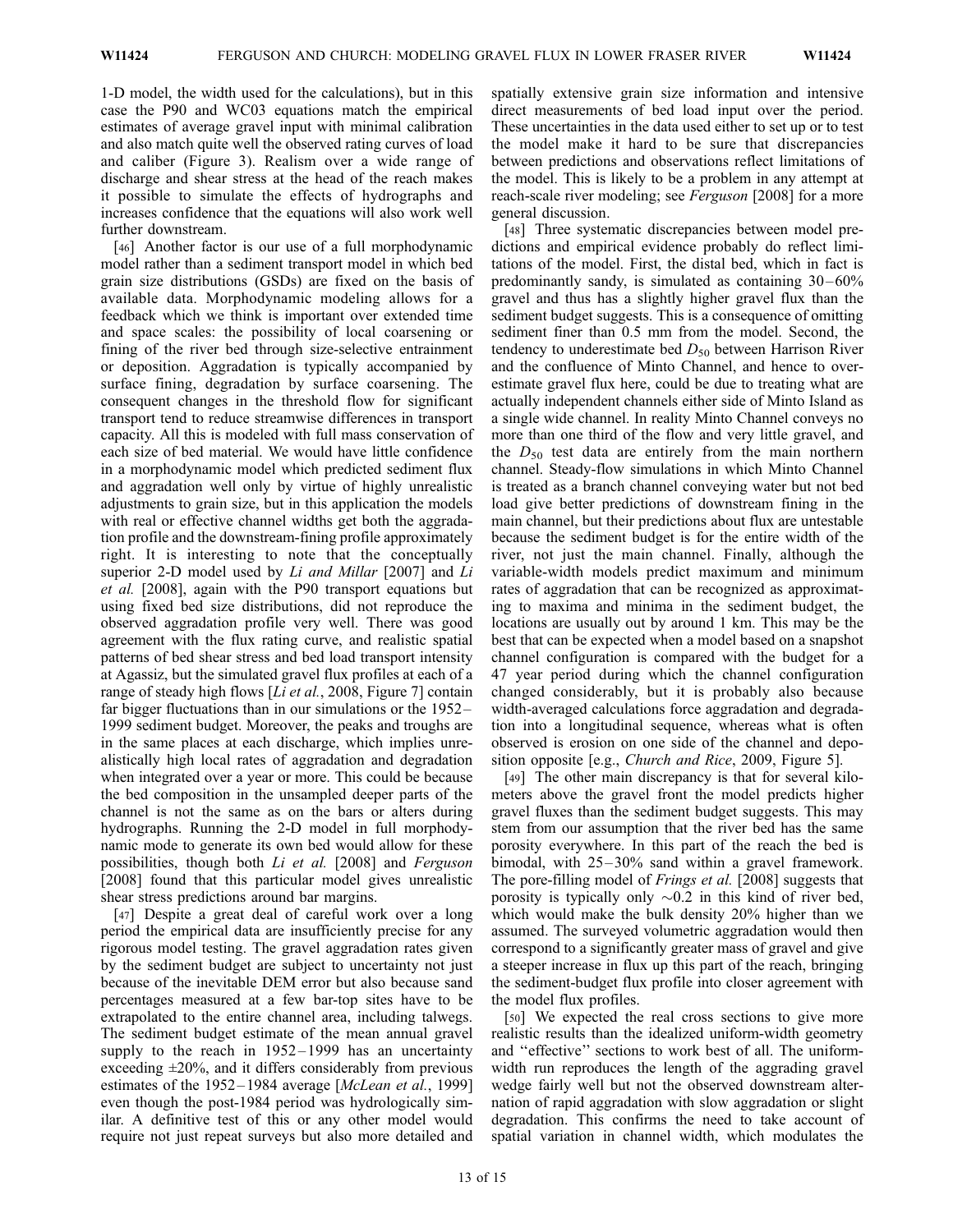underlying pattern of downstream decline in flow strength as the river approaches base level and causes local adjustments of bed level (i.e., aggradation or degradation) and surface grain size distribution. For example, the increase in width below the head of the reach causes more rapid proximal aggradation and downstream fining than is generated in the uniform-width model. We expected the real geometry to exaggerate the rate of aggradation here, since using the full width of the river in a 1-D calculation tends to underestimate transport capacity, but in fact the predictions agree well with the sediment budget for this part of the reach, whereas the effective geometry underestimates the proximal aggradation rate. Possible reasons for this are that in steady-discharge runs the real-sections model slightly exaggerates downstream fining over the first 10 km, thus reducing threshold shear stresses to compensate for unrealistically high active widths, and that in hydrograph runs the vertical sidewalls of the effective sections lead to exaggerated shear stress and transport capacity at high discharges.

[51] Runs forced by the  $1967 - 1986$  hydrograph give quite similar results to runs in the same geometry but forced by steady dominant discharge. This suggests that our definition of dominant discharge (section 4.3) has merit and might be useful in other quantitative studies of gravel transport. The differences that do exist between hydrograph runs and steady runs are partly due to our inability to ensure exactly the same gravel supply in each run, for reasons discussed in sections 4.1 and 5.1 and accentuated by the increase in width below the inlet. In spin-ups and runs using hydrographs there is the further complication that proximal slope varies with discharge. One lesson for future work is that setting up a 1-D model is much easier if the inlet is in a uniform reach, which was not possible in this study. Spinning the model up at steady dominant discharge gave better results in this application, but these issues would repay further investigation.

[52] The runs using single-year hydrographs show interesting differences from those using the 1967–1986 hydrograph. The 20 year runs generate aggradation profiles with approximately the same amplitude of spatial variation as in the 47 year sediment budget (Figure 6). The single-year simulations (Figure 8) suggest that the long-term-average behavior masks much stronger scour and fill in some years and differences between years in the locations of maximum aggradation and of degradation. The steepest parts of the 1974 and 1972 flux profiles correspond to aggradation at twice (1974) or three times (1972) the maximum rate in the long-term budget, and in both the 1972 (highest peak discharge) and 1980 (lowest peak discharge) simulations degradation occurs at several more cross sections than in either the 20 year simulation or the sediment budget. This suggests that most of the gravel entering the reach does so in years of unusually high and/or prolonged peak flow, and it is then redistributed in years of average or below-average peak flow. Since the within-reach patterns of aggradation and degradation differ from year to year, the longer-term flux profile is smoother. These results also imply that a change in hydrological regime could affect not only the overall rate of aggradation but also the locations of maximum change.

[53] We return finally to the absence of any major inconsistencies between the predictions of the variablewidth models and the fieldwork-based estimates of flux, aggradation, and grain size. This does not prove that either approach is accurate and reliable, but it does increase confidence that the observed sediment budget is not significantly biased and that the computations truly capture significant elements of the morphodynamics of the river.

#### 8. Conclusions

[54] We have applied the 1-D morphodynamic model SEDROUT to a 38 km gravel bed reach of lower Fraser River and compared its predictions with the exceptionally detailed available information on bed granulometry and multidecade channel change and bed load flux. The reach exhibits a complex wandering style, so this is a challenging application for a 1-D model. Although the data set still has limitations that preclude formal quantitative testing of the model, we have established the following main conclusions.

[55] 1. Careful selection of model parameters and boundary conditions is critical. In particular, the upstream boundary condition must reflect in as many respects as possible the observed conditions in the river. This is not easy when, as here, the reach immediately downstream from the inlet is not uniform.

[56] 2. A simple uniform-width model, as often adopted in 1-D calculations, generates a qualitatively correct sedimentary response to approaching base level but fails to reproduce geomorphologically and practically important details of the spatial pattern of aggradation.

[57] 3. Simulations using surveyed cross sections, and forced by steady flow or a 20 year hydrograph, reproduce the observed peak rates of aggradation and degradation to within  $\sim$ 1 km in location and well within a factor of 2 in amplitude. Simulations using variable-width rectangular ''effective'' sections reproduce local degradation well but underestimate peak rates of aggradation.

[58] 4. Simulations using annual hydrographs of different peak discharge generate different spatial patterns of scour and fill, with major floods supplying most of the long-term gravel load and minor floods redistributing it.

[59] 5. Despite this complex behavior in unsteady-flow simulations, runs at a steady dominant discharge (defined here as matching both the mean gravel input over a 20 year period and its grain size distribution) generate broadly similar aggradation patterns to runs using the 20 year hydrograph. Our definition of dominant discharge may be of value in empirical analyses of gravel transport as well as for modeling.

[60] 6. Model behavior averaged over a 20 year run, whether with steady or unsteady flow, is not wholly independent of how the model is spun up. Spin-up using steady dominant flow gave the most consistent results.

[61] 7. The grain size distribution of the river bed is a key regulator of transport rates, and we think that allowing it to change over time adds to the realism of reach-scale medium-term models. Fractional sediment flux calculations are mandatory for this.

[62] 8. Further progress in understanding model capacity to simulate the behavior of complex river channels requires as much attention to improving field observations and representing them appropriately in the model as to refining the models themselves. Numerical modeling is not a substitute for empirical approaches to understanding and quan